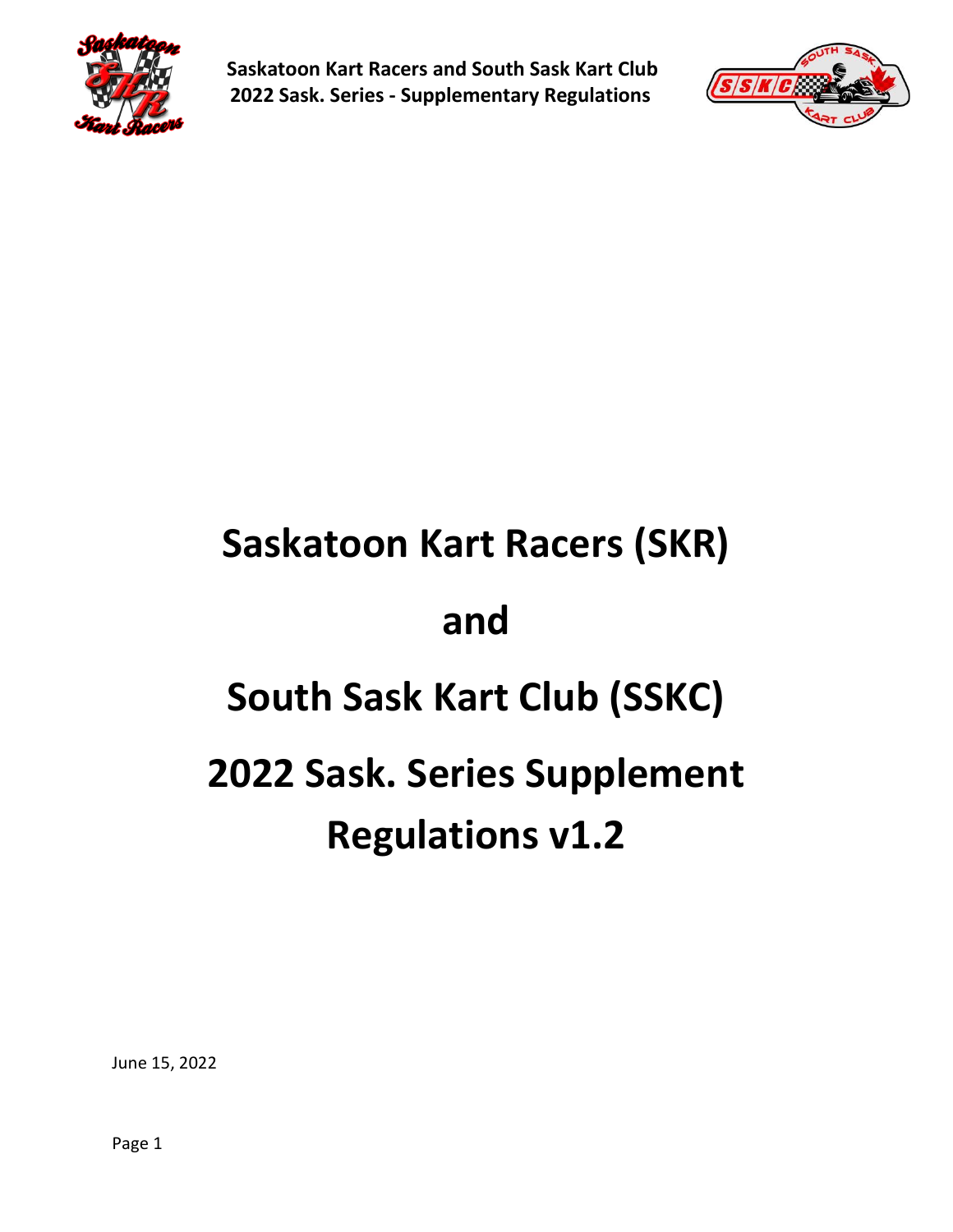



## **Table of Contents**

| 1. |       |  |
|----|-------|--|
| 2. |       |  |
|    | 2.1.  |  |
|    | 2.2.  |  |
|    | 2.3.  |  |
|    |       |  |
|    |       |  |
|    | 2.4.  |  |
|    | 2.5.  |  |
|    | 2.6.  |  |
|    | 2.7.  |  |
|    | 2.8.  |  |
|    | 2.9.  |  |
|    | 2.10. |  |
|    | 2.11. |  |
|    | 2.12. |  |
| 3. |       |  |
|    | 3.1.  |  |
|    | 3.2.  |  |
|    | 3.3.  |  |
|    | 3.4.  |  |
|    | 3.5.  |  |
|    | 3.6.  |  |
|    | 3.7.  |  |
|    | 3.8.  |  |
|    | 3.9.  |  |
|    | 3.10. |  |
|    | 3.11. |  |
|    | 3.12. |  |
| 4. |       |  |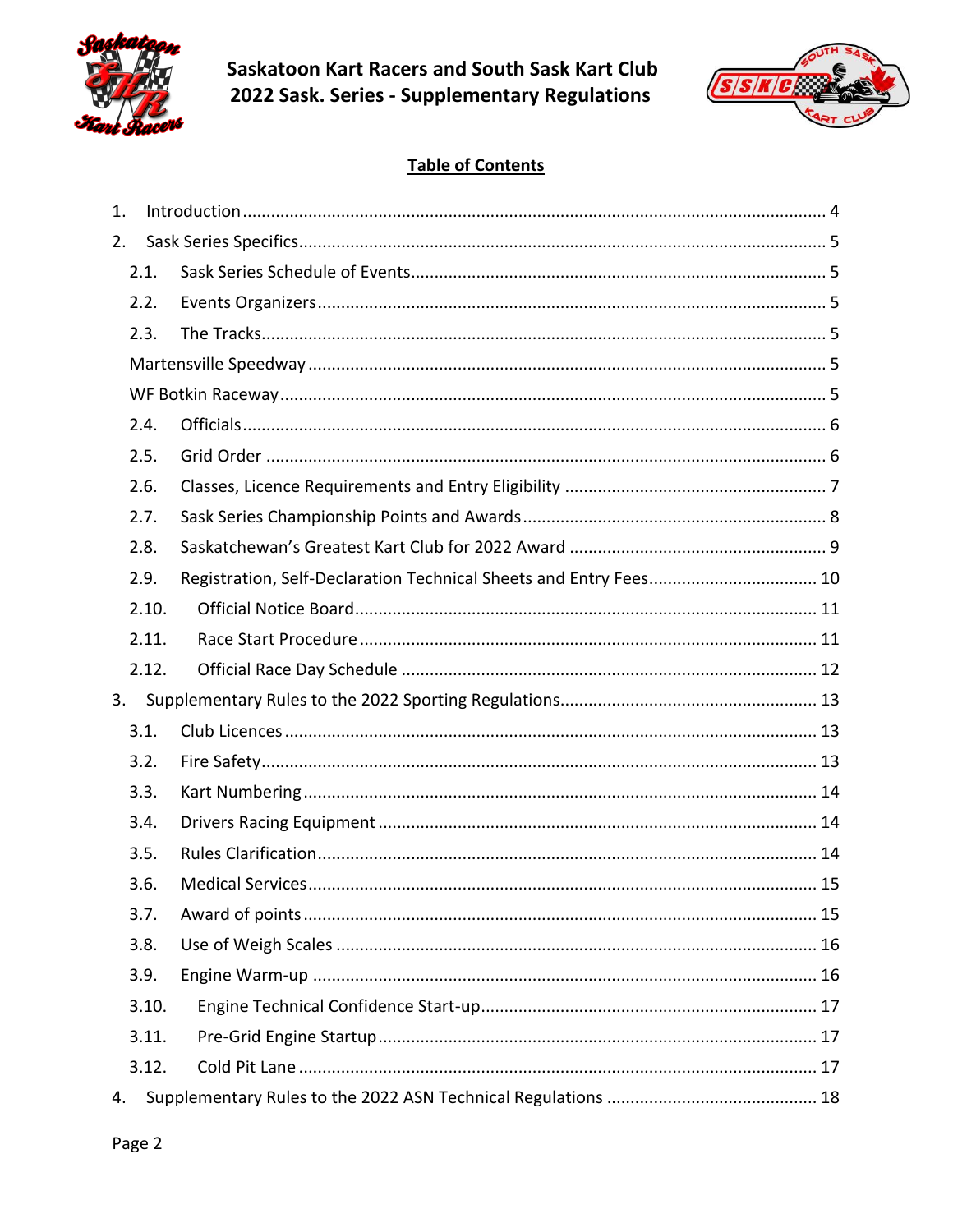

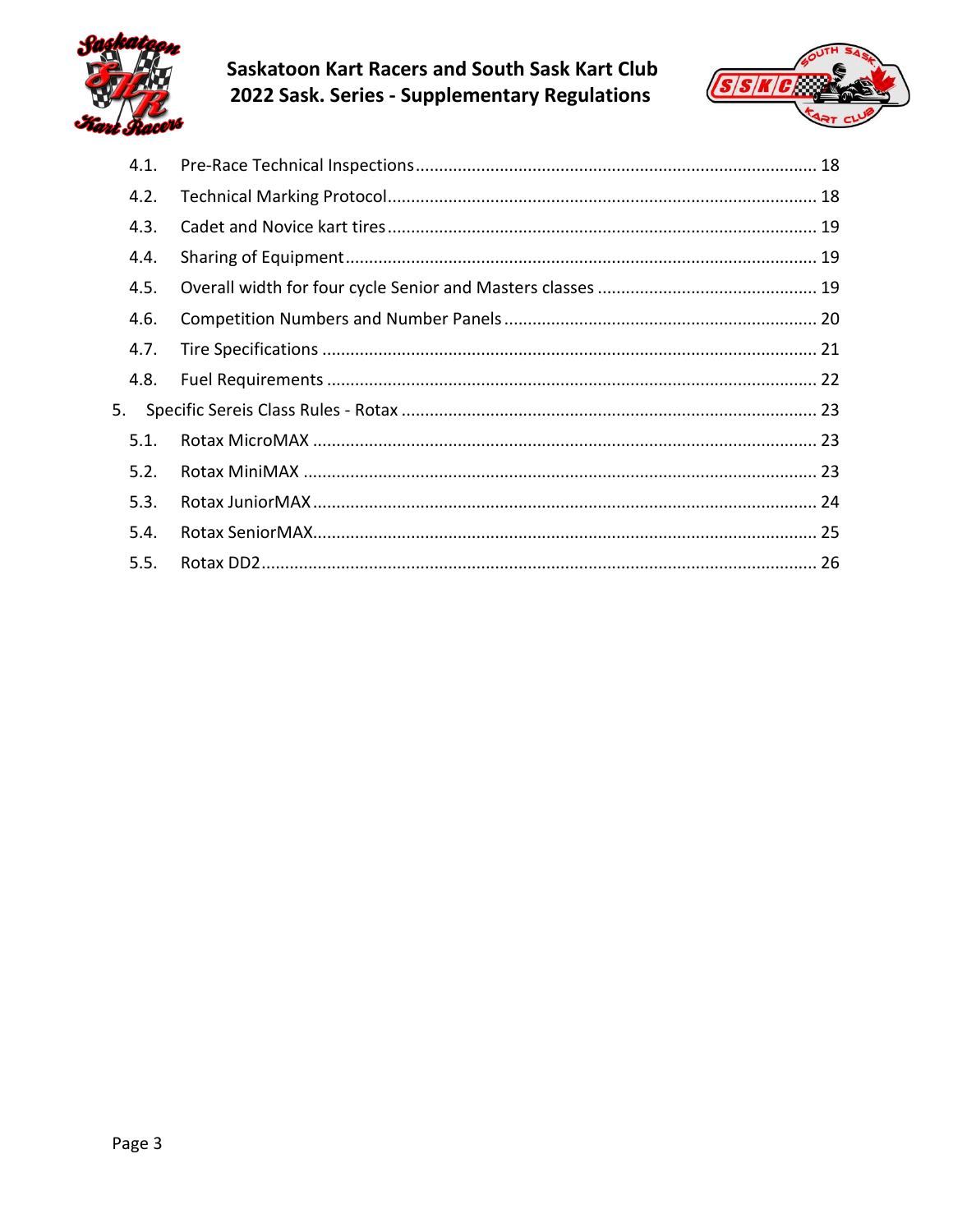



## <span id="page-3-0"></span>**1. Introduction**

The Saskatoon Kart Racers (SKR) and South Sask Kart Club (SSKC) are non-profit organizations insured by Stonebridge Specialty Insurance. The Sask Series will be using the following rulesets:

- 2022 ASN Canada Canadian Karting Regulations Book 1 Sporting Regulations: [2022-](https://static1.squarespace.com/static/5ec3f6ee0e3c5849fde5aece/t/622779f5cec0a47de55bc7ae/1646754294707/2022-ASN-CDN-Karting-Regulations-Book-1-Sporting.pdf) [ASN-CDN-Karting-Regulations-Book-1-Sporting.pdf \(squarespace.com\)](https://static1.squarespace.com/static/5ec3f6ee0e3c5849fde5aece/t/622779f5cec0a47de55bc7ae/1646754294707/2022-ASN-CDN-Karting-Regulations-Book-1-Sporting.pdf)
- 2022 ASN Canada Canadian Karting Regulations Book 2 Technical Regulations[: 2022-](https://static1.squarespace.com/static/5ec3f6ee0e3c5849fde5aece/t/62277a1c0dc4556c867a2dca/1646754333306/2022-ASN-CDN-Karting-Regulations-Book-2-Technical.pdf) [ASN-CDN-Karting-Regulations-Book-2-Technical.pdf \(squarespace.com\)](https://static1.squarespace.com/static/5ec3f6ee0e3c5849fde5aece/t/62277a1c0dc4556c867a2dca/1646754333306/2022-ASN-CDN-Karting-Regulations-Book-2-Technical.pdf)
- Briggs and Stratton (Briggs) 2022 206 Canadian Rule Set: briggs 2022 206 rules canada final b.pdf (kartsportcanada.ca)
- Rotax MAX Challenge (RMC) Technical Regulations 2022: [https://www.rotax](https://www.rotax-kart.com/download/?file=6448.pdf)[kart.com/download/?file=6448.pdf](https://www.rotax-kart.com/download/?file=6448.pdf)

In accordance with rule 1.3 of the ASN Canada Sporting Regulations, SKR and SSKC have developed these Supplemental Regulations for the 2022 Sask Series.

In the event of conflict, the rules sets for the Sask Series will be applied in the following order of precedence:

- 1. Sask Series Supplementary Regulations
- 2. ASN Canadian Karting Regulations Book 1 Sporting Regulations
- 3. ASN Canadian Karting Regulations Book 2 Technical Regulations
- 4. Briggs and Stratton 206 Canadian Rule Set
- 5. Rotax MAX Challenge Technical Regulations
- 6. The discretion of the Sask Series Race Director

These 2022 Sask Series Supplemental Regulations were last updated June 15, 2022 by Stacy Lloyd, SSKC Secretary.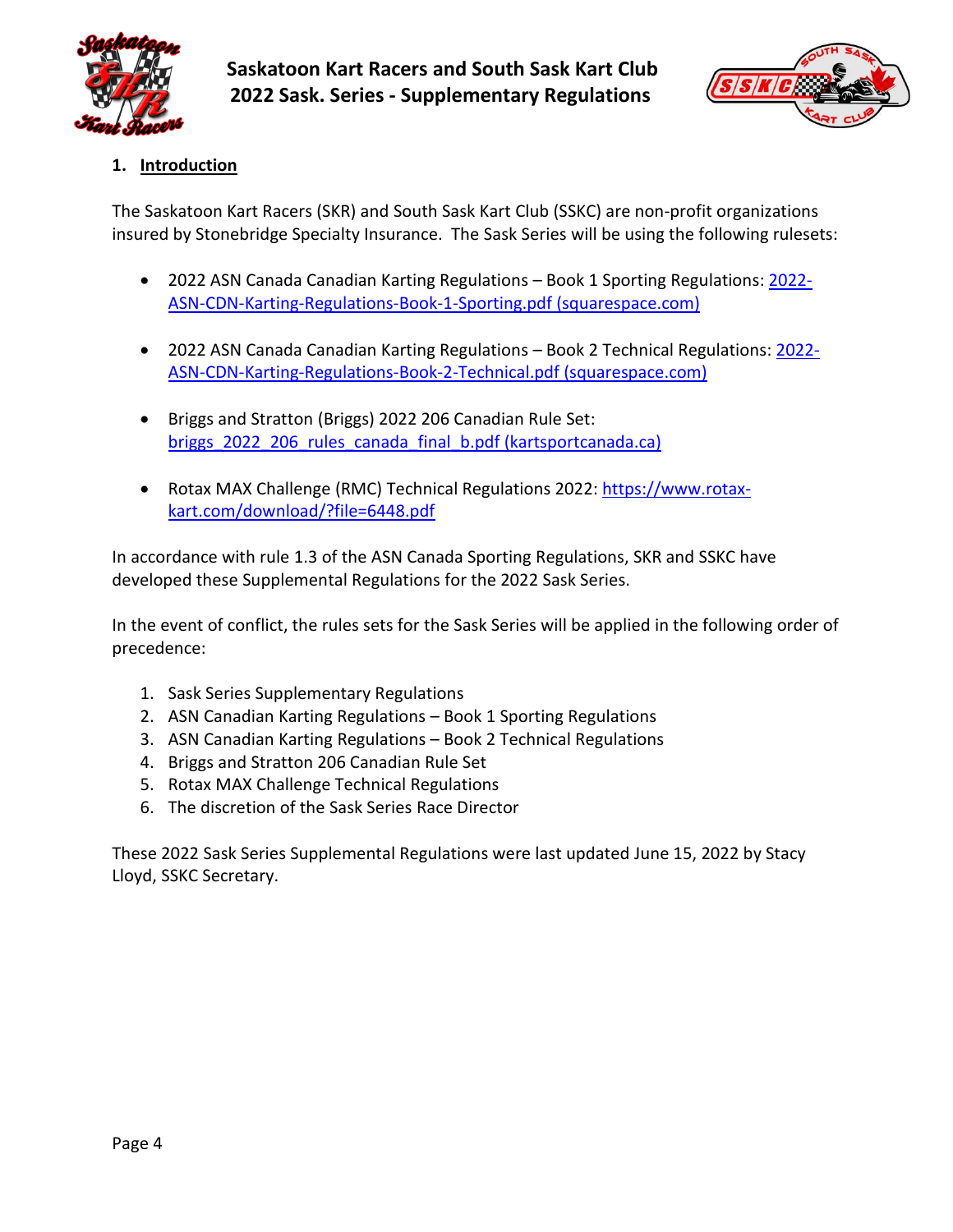



<span id="page-4-0"></span>**2. Sask Series Specifics**

#### <span id="page-4-1"></span>**2.1. Sask Series Schedule of Events**

| Date                    | <b>Sask Series</b>                    |  |  |
|-------------------------|---------------------------------------|--|--|
| June 17 <sup>th</sup>   | @SSKC - Practice from 12:00 - 8:30 pm |  |  |
| June 18 <sup>th</sup>   | @SSKC (no SKR points)                 |  |  |
| June 19 <sup>th</sup>   | @SSKC (no SKR points)                 |  |  |
| August 26th             | @SKR - Practice                       |  |  |
| August 27th             | @SKR (no SSKC points)                 |  |  |
| August 28 <sup>th</sup> | @SKR (no SSKC points)                 |  |  |

## <span id="page-4-2"></span>**2.2. Events Organizers**

The Sask Series will be organized by Executive representatives from each Club:

#### <span id="page-4-4"></span><span id="page-4-3"></span>**2.3. The Tracks**

## **Martensville Speedway**

## <span id="page-4-5"></span>**WF Botkin Raceway**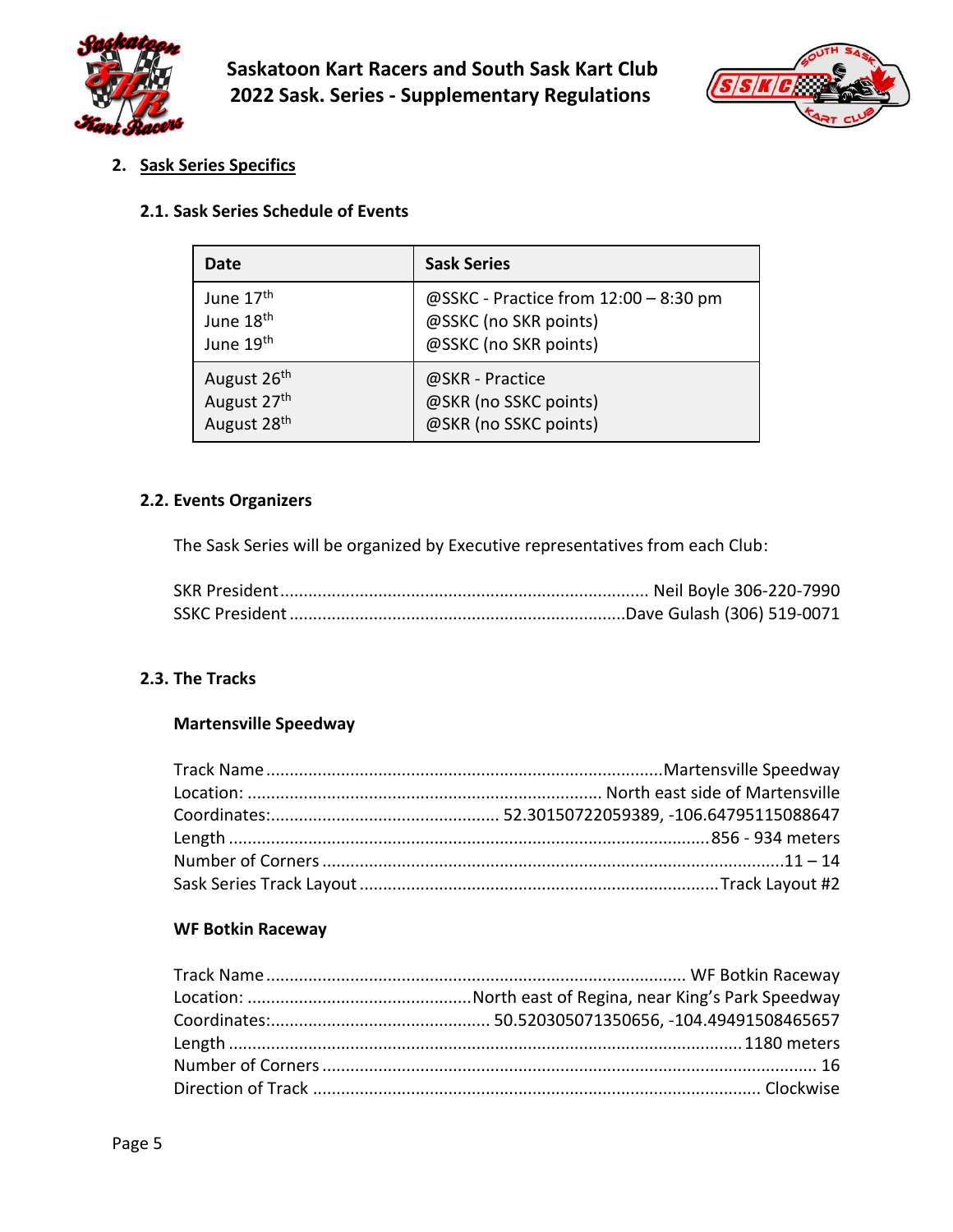



## <span id="page-5-0"></span>**2.4. Officials**

## **SKR**

Corner marshals, grid officials, weigh scale officials, tech officials, and other officials shall be provided and appointed/approved by the SKR Executive in advance of the event. Officials may be paid positions or be appointed Series volunteers.

## **SSKC**

Corner marshals, grid officials, weigh scale officials, tech officials, and other officials shall be appointed/approved by the SSKC Executive in advance of the event. Officials may be paid positions or be appointed Series volunteers.

## <span id="page-5-1"></span>**2.5. Grid Order**

The grid order will be set for each race day by the Race Director, announced at the morning driver's meeting and posted on the official notice board.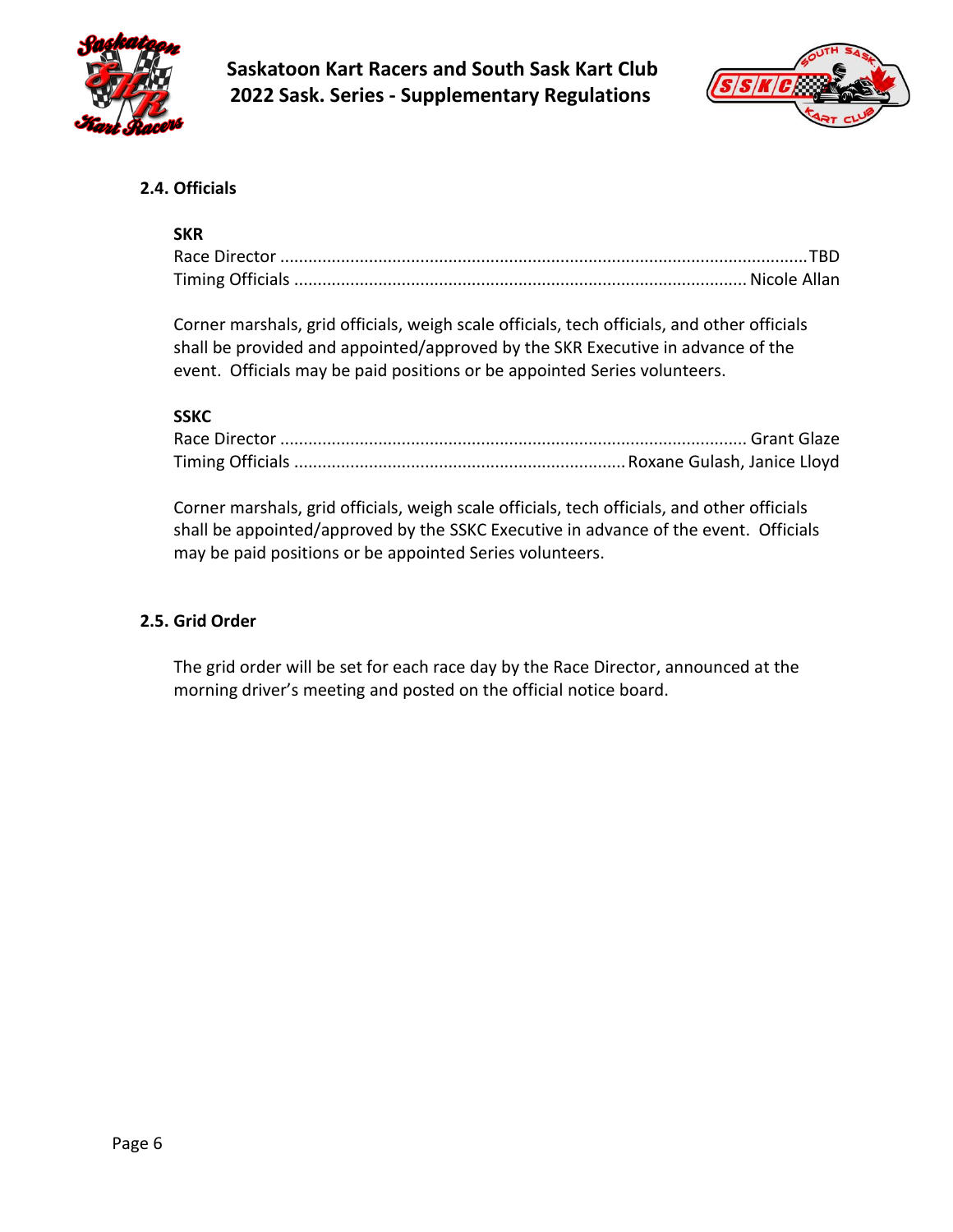



## <span id="page-6-0"></span>**2.6. Classes, Licence Requirements and Entry Eligibility**

The following classes will be used for Series points and awards provided there are 3 or more entries in the class. Exceptions to, or variations from, these specifications may be allowed on a case-by-case basis with written approval by the host Executive.

| <b>Class</b>                      | Licence        | Age       | Weight<br>(lbs) | <b>Engine</b>                            | Carburetor<br><b>Slide</b>                   | <b>Tire</b>                | Gas              | <b>Notes</b>   | <b>Technical</b><br><b>Regulations</b> |
|-----------------------------------|----------------|-----------|-----------------|------------------------------------------|----------------------------------------------|----------------------------|------------------|----------------|----------------------------------------|
| Cadet/Junior<br>One 4-Cycle       | D              | $8 - 11$  | 235             | <b>Briggs</b><br>LO206<br>"Junior 1"     | Green<br>0.490''<br>opening                  | 4.5" front<br>$4.5''$ rear | Co-op<br>Premium | $\overline{3}$ | Briggs &<br>Stratton<br>LO206 Rules    |
| Junior Two<br>4-Cycle             | <sub>B</sub>   | $12 - 15$ | 300             | <b>Briggs</b><br>LO206                   | Yellow<br>0.570''<br>opening                 | 4.5" front<br>$6.0$ " rear | Co-op<br>Premium |                | Briggs &<br>Stratton<br>LO206 Rules    |
| Senior 4-<br>Cycle Super<br>Light | A              | $15+$     | 300             | <b>Briggs</b><br>LO206                   | Yellow<br>0.570''<br>opening                 | 4.5" front<br>$6.0$ " rear | Co-op<br>Premium | 2, 4           | Briggs &<br>Stratton<br>LO206 Rules    |
| Senior 4-<br>Cycle Light          | $\overline{A}$ | $15+$     | 340             | <b>Briggs</b><br>LO206                   | <b>Briggs Stock</b><br>slide Part<br>#555590 | 4.5" front<br>$6.0$ " rear | Co-op<br>Premium | $\overline{4}$ | Briggs &<br>Stratton<br>LO206 Rules    |
| Senior 4-<br>Cycle Heavy          | $\overline{A}$ | $15+$     | 375             | <b>Briggs</b><br>LO206                   | <b>Briggs Stock</b><br>slide Part<br>#555590 | 4.5" front<br>$6.0$ " rear | Co-op<br>Premium | $\overline{4}$ | Briggs &<br>Stratton<br>LO206 Rules    |
| <b>Rotax Micro</b><br>Max         | D              | $8 - 11$  | 235             | Rotax<br>Micro Max                       |                                              | 4.5" front<br>$4.5''$ rear | Co-op<br>Premium | 5              | <b>RMC Rules</b>                       |
| Rotax Mini<br>Max                 | $\mathsf{C}$   | $10 - 13$ | 265             | Rotax Mini<br>Max                        |                                              | 4.5" front<br>4.5" rear    | Co-op<br>Premium | $\mathbf{1}$   | <b>RMC Rules</b>                       |
| Rotax Junior                      | B              | $12 - 14$ | 320             | Rotax Max<br>Junior                      |                                              | 4.5" front<br>$7.1"$ rear  | Co-op<br>Premium | $\mathbf{1}$   | <b>RMC Rules</b>                       |
| Rotax Senior                      | A              | $15+$     | 364             | Rotax Max                                |                                              | 4.5" front<br>$7.1"$ rear  | Co-op<br>Premium |                | <b>RMC Rules</b>                       |
| Rotax DD2                         | A              | $15+$     | 397             | Rotax Max<br>D <sub>D</sub> <sub>2</sub> |                                              | 4.5" front<br>$7.1"$ rear  | Co-op<br>Premium |                | <b>RMC Rules</b>                       |

**1 Junior Rotax and Mini Max may be combined into one class if deemed necessary by the Race Director or Stewards.**

**<sup>2</sup> Senior 4-Cycle Super Light is a local class option only. It is an accommodation for local competitors – see specific class rules.**

**<sup>3</sup> May use front sized tires at rear.** 

**<sup>4</sup> Senior 4-Cycle Super Lights, Lights and Heavy may be combined into one class if deemed necessary by the Race Director or Stewards.**

**5 Junior One 4-Cycle and Rotax Micro Max may be combined into one class if deemed necessary by the Race Director or Stewards.**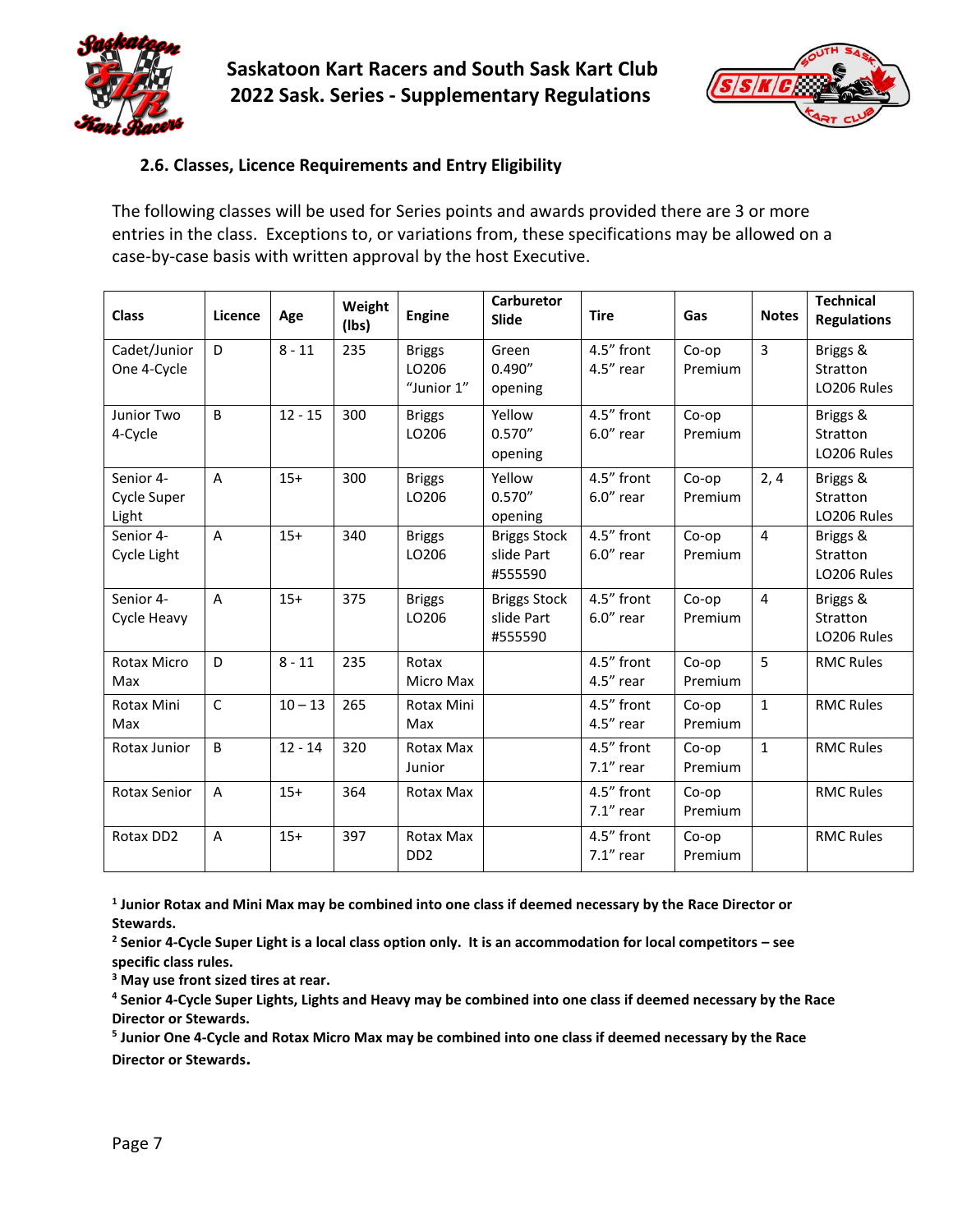



#### <span id="page-7-0"></span>**2.7. Sask Series Championship Points and Awards**

#### **Determining Series Points**

The series final point standings are determined by adding all 4 race day point totals.

Points for a race day are determined by the finishing order of the heats in each class. The points system is used to calculate the points to be used for the season series totals.

| <b>Pre-final Points per Class</b> |                | <b>Final Points per Class</b> |               |  |
|-----------------------------------|----------------|-------------------------------|---------------|--|
| Position                          | <b>Points</b>  | Position                      | <b>Points</b> |  |
| $\mathbf 1$                       | 125            | 1                             | 225           |  |
| $\overline{2}$                    | 100            | $\overline{2}$                | 200           |  |
| 3                                 | 95             | 3                             | 180           |  |
| $\overline{\mathbf{4}}$           | 85             | 4                             | 165           |  |
| 5                                 | 80             | 5                             | 155           |  |
| $\overline{6}$                    | 75             | 6                             | 145           |  |
| $\overline{7}$                    | 70             | $\overline{7}$                | 135           |  |
| 8                                 | 65             | 8                             | 125           |  |
| 9                                 | 60             | 9                             | 115           |  |
| 10                                | 55             | 10                            | 105           |  |
| 11                                | 50             | 11                            | 100           |  |
| 12                                | 45             | 12                            | 95            |  |
| 13                                | 35             | 13                            | 90            |  |
| 14                                | 30             | 14                            | 85            |  |
| 15                                | 25             | 15                            | 80            |  |
| 16                                | 20             | 16                            | 75            |  |
| 17                                | 15             | 17                            | 70            |  |
| 18                                | 12             | 18                            | 65            |  |
| 19                                | 10             | 19                            | 60            |  |
| 20                                | 9              | 20                            | 55            |  |
| 21                                | 8              | 21                            | 50            |  |
| 22                                | 6              | 22                            | 48            |  |
| 23                                | 4              | 23                            | 46            |  |
| 24                                | $\overline{2}$ | 24                            | 44            |  |
| 25                                | $\mathbf{1}$   | 25                            | 42            |  |
|                                   |                | 26                            | 40            |  |
|                                   |                | 27                            | 38            |  |
|                                   |                | 28                            | 36            |  |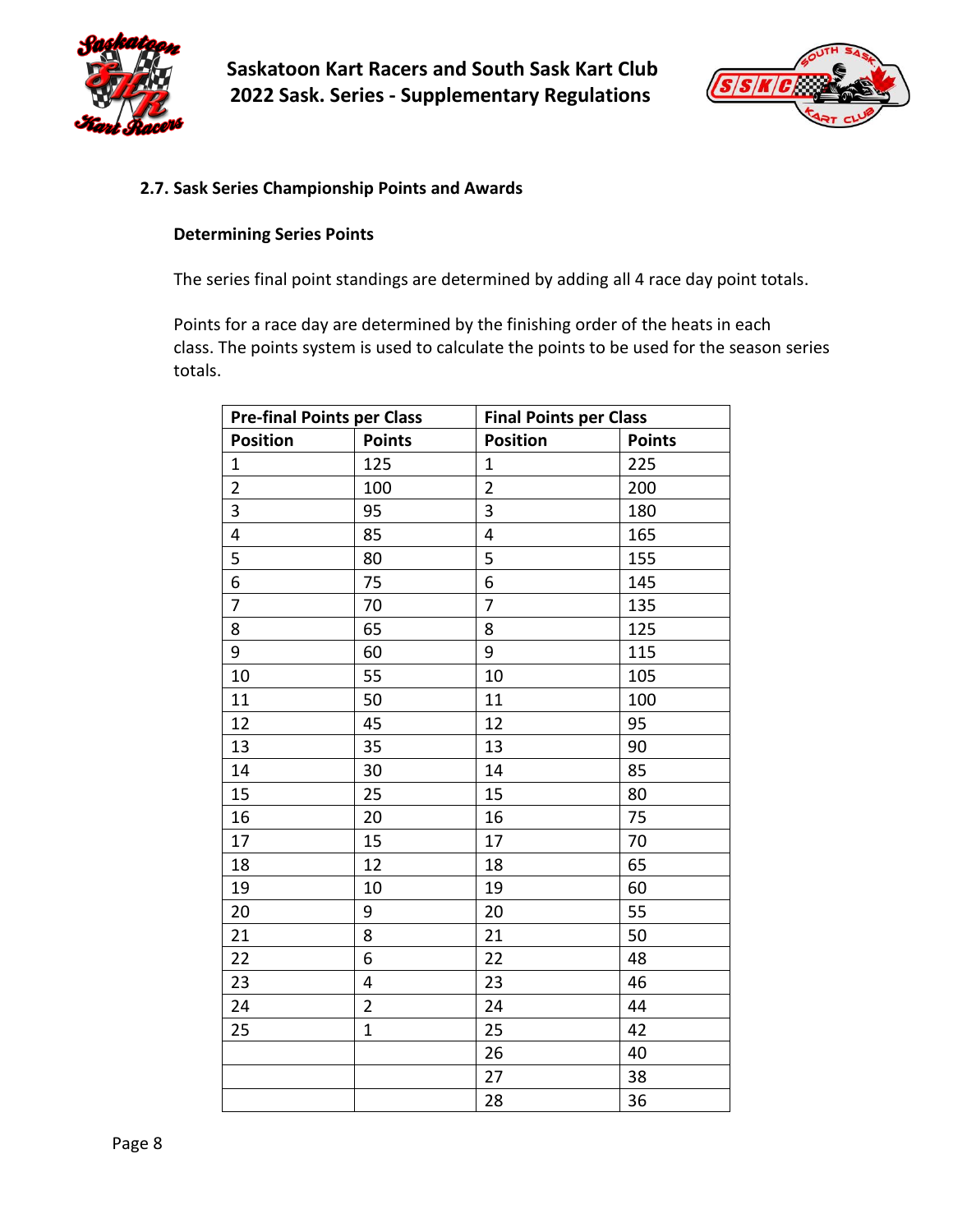



|  | 29 | 34 |
|--|----|----|
|  | 30 | 32 |
|  | 31 | 30 |
|  | 32 | 28 |
|  | 33 | 26 |
|  | 34 | 24 |
|  |    |    |

| <b>Fastest Lap of the Day Per Class</b> |  |  |  |  |
|-----------------------------------------|--|--|--|--|
| 5 Points                                |  |  |  |  |

Podium ceremonies and award presentations will be held at SSKC following the final day of the Sask Series for all participating classes.

## <span id="page-8-0"></span>**2.8. Saskatchewan's Greatest Kart Club for 2022 Award**

Saskatchewan's Greatest Kart Club will be declared following the points tally on the final race day. Saskatchewan's Greatest Kart Club will be decided based upon the total points accumulated due to podium finishes for all classes having representation in that class from **both** SKR and SSKC:

| <b>Podium Finish</b> |               |
|----------------------|---------------|
| <b>Position</b>      | <b>Points</b> |
|                      |               |
|                      |               |
|                      |               |

The Saskatchewan's Greatest Kart Club award will be presented to the Club President whose club earned the most points during the Series.

The Saskatchewan's Greatest Kart Club award will be presented by the Club President whose club earned the fewest points during the Series.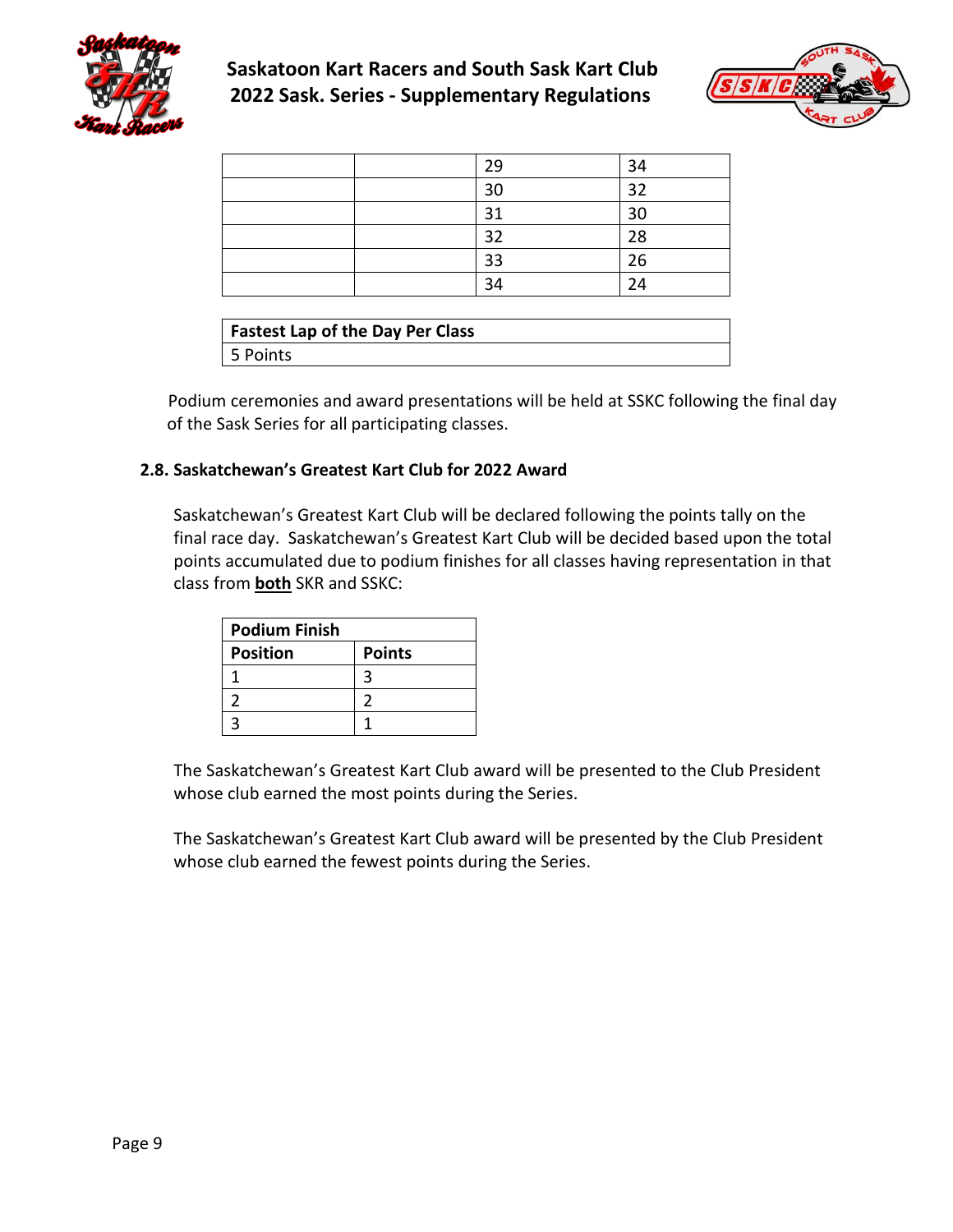



#### <span id="page-9-0"></span>**2.9. Registration, Self-Declaration Technical Sheets and Entry Fees**

Event day registrations and submission of Technical Sheets will be performed using [www.motorsportreg.com](http://www.motorsportreg.com/)

SKR payment will be accepted through the registration on [www.motorsportsreg.com](http://www.motorsportsreg.com/)

SSKC, the preferred method of payment for race day entry fees is via eTransfer to: [southsaskkartclub@gmail.com](mailto:southsaskkartclub@gmail.com)

In-person registration, submission of Self-Declaration Technical Sheets and payment will be accepted at the SKR and/or SSKC timing booth. **All registration, submission of Technical Sheets and payment must be made no less than 15 minutes prior to Qualifying**.

Junior drivers must have submitted a completed current year annual Parental (Legal Guardian) Consent Form the driver need not submit one at every race. It is accepted by the driver and guardians that this submission covers all SKR and SSKC Events. (This does not cover National sanctioned events or events held at other circuits).

| 1 <sup>st</sup> Class                            | S80   |
|--------------------------------------------------|-------|
| 2 <sup>nd</sup> Class (same driver)              | \$60  |
| Additional family member (in the same household) | \$60  |
| Maximum family                                   | \$140 |

#### **SKR Sask Series Race Day Fees – Single Day**

#### **SKR Race Day Fees – Double-header Weekend**

| $1st$ Class                                     | \$140 |
|-------------------------------------------------|-------|
| 2 <sup>nd</sup> Class (same driver)             | \$80  |
| Additional family member (in the same household |       |
| Family Rate (same immediate family in the same  |       |
| household, 3 or more classes entered)           |       |

## **SSKC Sask Series Race Day Fees – Single Day**

| 1 <sup>st</sup> Class                                 | \$80 |
|-------------------------------------------------------|------|
| 2 <sup>nd</sup> Class (same driver)                   | \$40 |
| Family Rate (same immediate family, 3 or more classes |      |
| entered)                                              |      |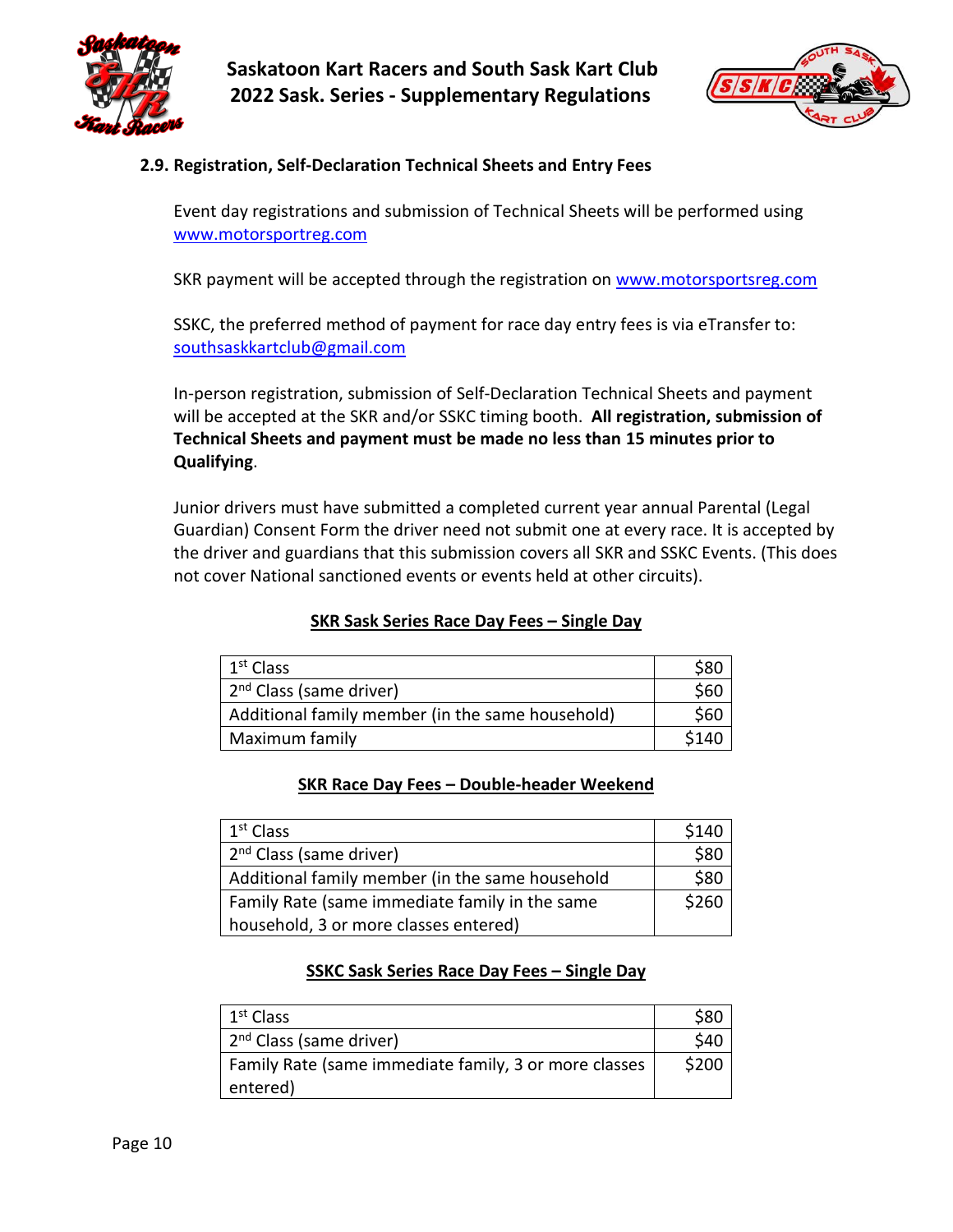



## **SSKC Race Day Fees – Double-header Weekend**

| 1 <sup>st</sup> Class                                 | \$160 |
|-------------------------------------------------------|-------|
| 2 <sup>nd</sup> Class (same driver)                   | \$80  |
| Family Rate (same immediate family, 3 or more classes |       |
| entered)                                              |       |

This rule has precedent over 4.1 (Technical Inspection Self-Declaration) of the ASN Technical Regulations.

#### <span id="page-10-0"></span>**2.10. Official Notice Board**

#### **SKR**

The Official Notice Board at the south end of the pre-grid. All results will be posted on the Notice Board once timing and the Officials have completed the timing and assessments for the grid.

#### **SSKC**

The Official Notice Board is on the side of the timing booth. All results will be posted on the Notice Board once timing and the Officials have completed the timing and assessments for the grid.

## <span id="page-10-1"></span>**2.11. Race Start Procedure**

The Green Flag will be used by the Race Director or designate to start all on-track sessions.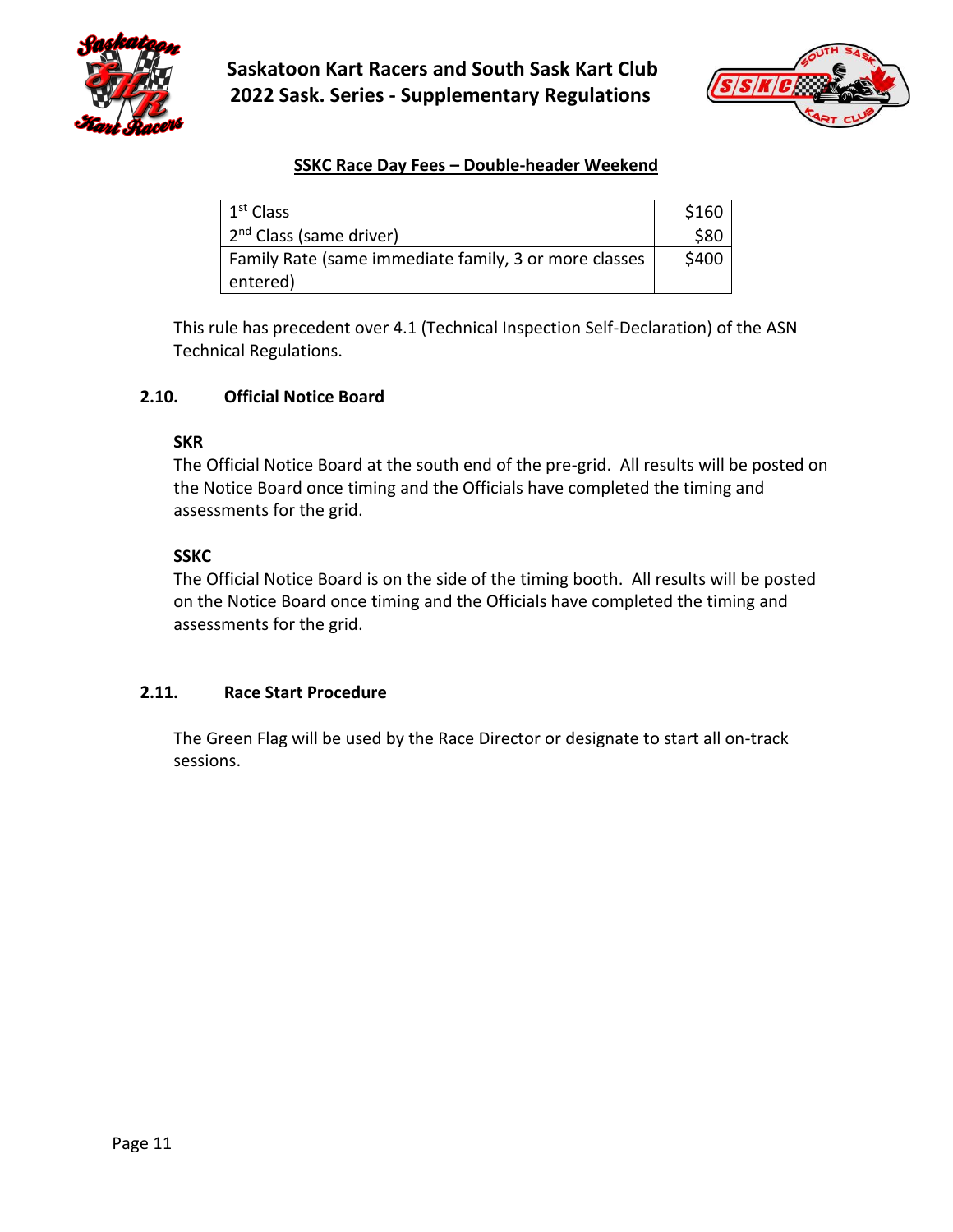



## <span id="page-11-0"></span>**2.12. Official Race Day Schedule**

## **Sask Series Doubleheader weekends - Race Day Schedules**

| Fridav                           |                                         |  |
|----------------------------------|-----------------------------------------|--|
| $12:00 \text{ pm} - \text{dark}$ | Open Practice                           |  |
|                                  | 9 minutes/round for all classes<br>$ -$ |  |

| Saturday                 |                                                                                            |
|--------------------------|--------------------------------------------------------------------------------------------|
| $8:00$ am                | Gates open                                                                                 |
| $8:30$ am                | <b>Registration Opens</b>                                                                  |
| $9:00 - 9:15$            | Drivers meeting                                                                            |
|                          | All registered drivers must attend                                                         |
| $9:15-12:00$ pm          | Practice                                                                                   |
|                          | 9 minutes/round for all classes                                                            |
|                          | 6 classes, the Race Director may combine classes for practice                              |
| 12:00 pm                 | Lunch                                                                                      |
| 12:30-1:00 pm            | Qualifying                                                                                 |
|                          | Qualifying will be 5 laps / class or as set by the Race Director                           |
| 1:15-2:45 pm             | Pre-final heat - all classes                                                               |
|                          | Pre-final laps for each class will be set by the Race Director<br>$\overline{\phantom{a}}$ |
| $2:45 - 3:00 \text{ pm}$ | <b>Break</b>                                                                               |
| 3:00-4:30 pm             | Final heat - all classes                                                                   |
|                          | Final laps for each class will be set by the Race Director                                 |
| 5:00 pm                  | Podium presentations                                                                       |

| <b>Sunday</b>    |                                                                  |
|------------------|------------------------------------------------------------------|
| $8:00$ am        | Gates open                                                       |
| 8:30 am          | <b>Registration Opens</b>                                        |
| $9:00 - 9:15$ am | Driver's Meeting                                                 |
|                  | All registered drivers must attend                               |
| $9:00-10:00$ am  | Practice                                                         |
|                  | 1 round/class                                                    |
|                  | 9 minutes/round for all classes                                  |
|                  | 6 classes, the Race Director may combine classes for practice    |
| 10:30-11:15 am   | Qualifying                                                       |
|                  | Qualifying will be 5 laps / class or as set by the Race Director |
| 11:30 am-12:00pm | Pre-final heat - all classes                                     |
|                  | Pre-final laps for each class will be set by the Race Director   |
| 12:00-12:30 pm   | Lunch                                                            |
| 12:30-1:30 pm    | Pre-final heat all classes                                       |
| 1:30-1:45 pm     | <b>Break</b>                                                     |
| 2:00-3:30 pm     | Final heat - all classes                                         |
|                  | Final laps for each class will be set by the Race Director       |
| $4:00$ pm        | Podium presentations                                             |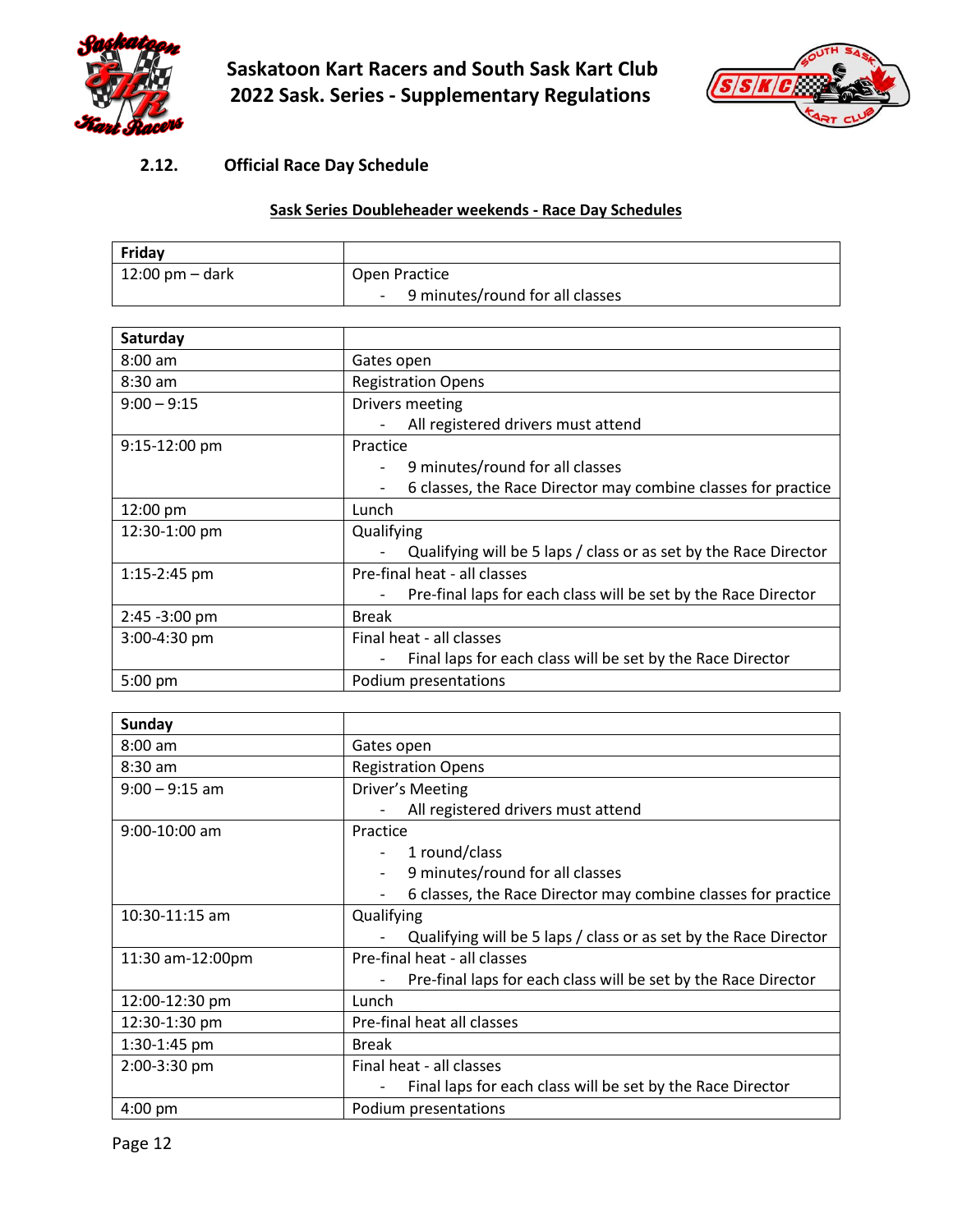



#### <span id="page-12-0"></span>**3. Supplementary Rules to the 2022 Sporting Regulations**

#### <span id="page-12-1"></span>**3.1. Club Licences**

Participants must have a valid karting licence from an insured Club. Points will only be awarded to drivers holding memberships at either SKR or SSKC and in the Sask Series eligible classes.

#### <span id="page-12-2"></span>**3.2. Fire Safety**

Use of open flame devices in the pit or grid area is prohibited. Disposal of such devices in the restricted/pit area is prohibited, except in containers specifically designated for such purpose. Fuels, lubricants, tires or other hazardous substances must be removed from the track grounds by the entrant or competitor, or placed in disposal units specifically designated by the track owner/operator. Failure to comply will subject the individual to disqualification and/or suspension of membership privileges.

Each entrant/driver shall have a fire extinguisher in good working order available to them at all times. When a kart is being re-fueled, or a device is being used that could precipitate a fire, such as a welding system, a fire extinguisher shall be readily available.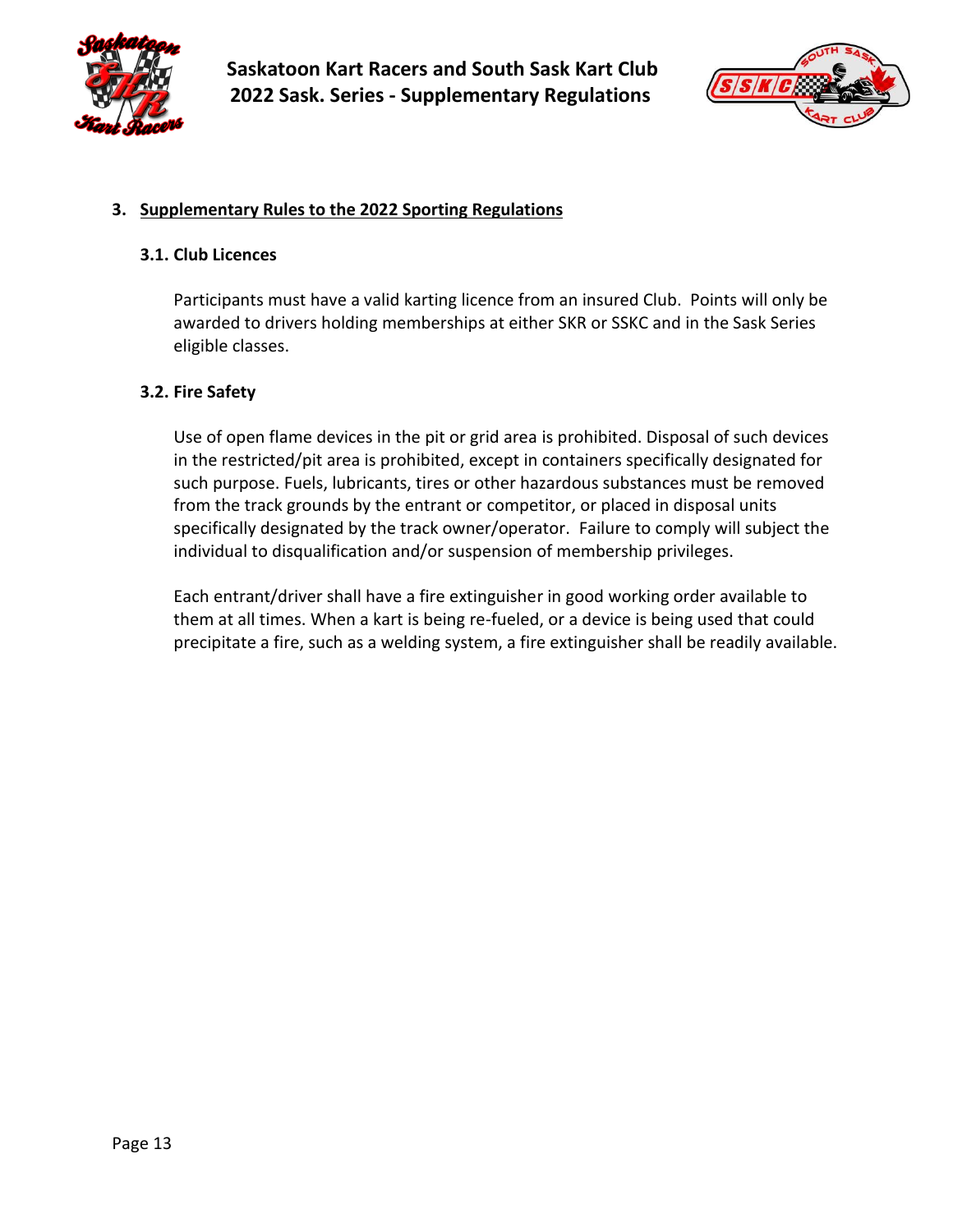



## <span id="page-13-0"></span>**3.3. Kart Numbering**

Each kart in a given class must have a unique Two-digit number. The appropriate third prefix digit to identify National Classes may be present on the number panel BUT the final TWO digits must be unique. The SKR and SSKC timing systems and scoreboards use a two-digit system to identify karts to officials and spectators. Competitors are responsible for selecting and registering acceptable non-conflicting numbers by researching numbers used in recent years on mylaps.com (accessed through www.saskkartclub.com) in their class and registering to use a vacant number on motorsportreg.com. Returning club members have "rights" to their past number but these become vacant after the first race of a new season where they did not use their number in the previous year. Help selecting a number is available from the class rep and in their absence, the timing officials.

If a three-digit number is displayed on a kart the first digit must correspond to the National class structure AND THE LAST TWO DIGITS MUST BE UNIQUE WITHIN THE CLASS.

If there are numbers that conflict, the "home track" member shall have priority.

This rule has precedent over 6 (National Kart Numbers) of the ASN Canadian Sporting Regulations.

This rule is to be identical to the Sask Series Supplementary Rule 16.9.

## <span id="page-13-1"></span>**3.4. Drivers Racing Equipment**

At non-event, Test and Tunes drivers may wear (at minimum) an abrasion resistant jacket and full-length abrasion resistant pants and gloves, although a full race suit should be their first option. Shorts and sandals are not to be worn.

This rule has precedent over 3.6 (Driver's Suit and Apparel) of the ASN Canadian Sporting Regulations.

#### <span id="page-13-2"></span>**3.5. Rules Clarification**

An entrant may request the presence of their class representative, should they be readily available during any dispute with race or club officials. Those officials may then choose to utilize the class rep to clarify the rules to the entrant at their convenience.

This rule supplements 4.2 (Participants Code of Conduct) of the ASN Canadian Sporting Regulations.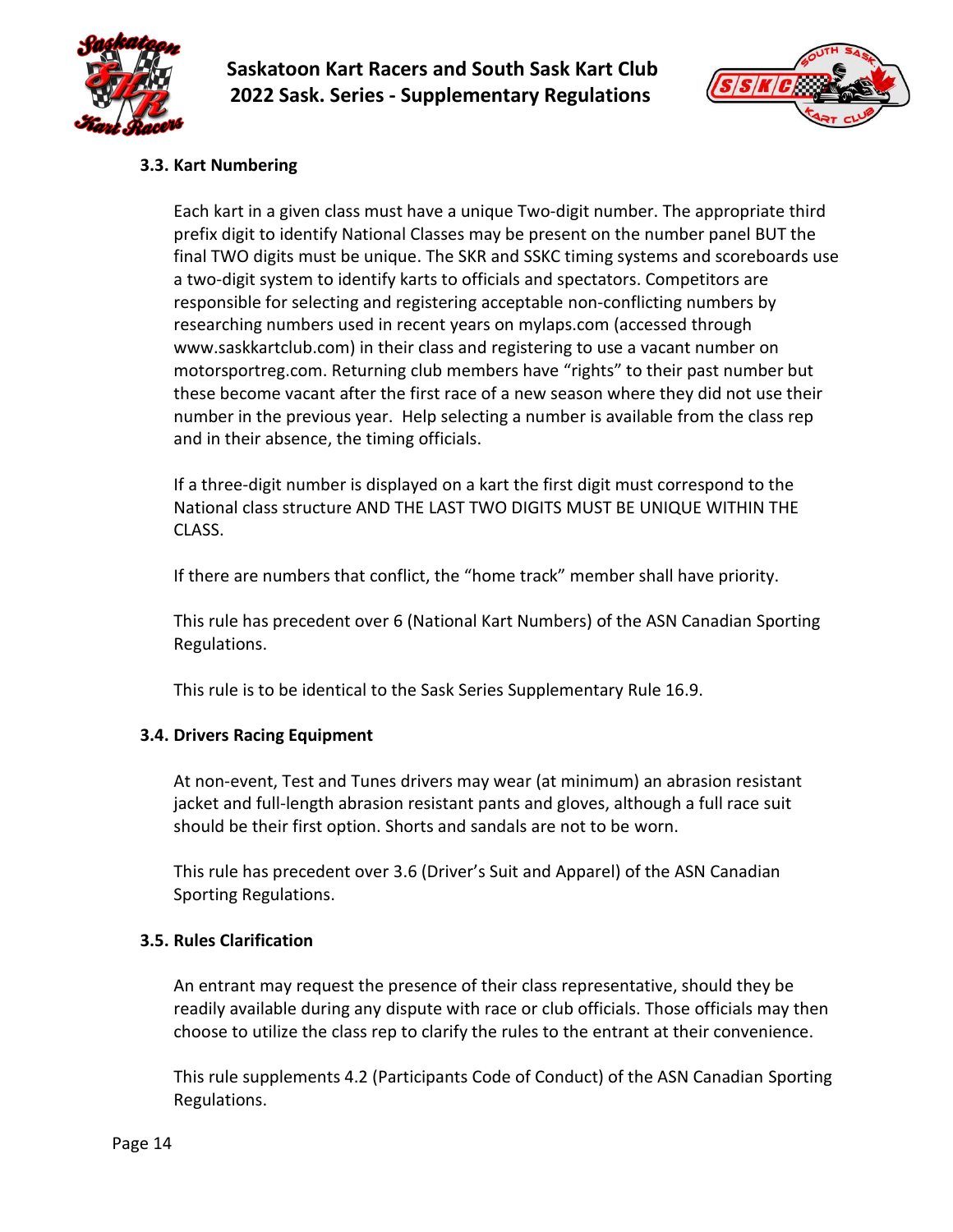



## <span id="page-14-0"></span>**3.6. Medical Services**

SKR resides within the Martensville 911 Emergency Services response area having expected arrival times of under 10 minutes. Club events may not provision emergency response vehicles and personnel.

SSKC resides within the Regina 911 Emergency Services response area having expected arrival times of under 10 minutes. Club events may not provision emergency response vehicles and personnel.

This rule has precedent over 5.1 (Medical Services) of the ASN Canadian Sporting Regulations.

#### <span id="page-14-1"></span>**3.7. Award of points**

Sask Series scores races by transponder scoring. Competitors are reminded to mount transponder as per ASN Canadian Technical Regulation 20.1 (Transponder Mounting Location).

The AMB Trans X 160 timing system will normally be used, and there may be no manual backup. If a driver fails to ensure that their transponder is functional, they will not be timed and will normally receive last position points only regardless of finishing position. (Competitors that have a registering transponder at the start of the race that then lose it will be placed in their finishing position if it can be positively determined. If the driver's position cannot be positively determined by the Race Director or track officials, the driver will be scored in last position but above a competitor that forgot to fit their transponder). Racers are to line up at the scales in the order that they took the chequered flag in case there was a timing system failure (exception: a driver competing in the next class to go on track after the race just completed may jump the line or with the approval of the race officials leave their kart in tech and weigh in after the completion of the next event – no additional weight to be added). After the chequered flag there should be no passing and Yellow flag procedures should be followed.

Due to manpower constraints, results may not always be signed or have a posting time when put on the official notice board, nor do we guarantee posting within the time lines of this paragraph. These results can also act as notice of Penalty when posted within the time limits. The Race Director may choose not to red flag a race in the event of timing system failure.

This rule has precedent over 9.9 (Race Winner), 9.10 (Dead heats), and 9.11 (Overall race Finishers) of the ASN Canadian Sporting Regulations.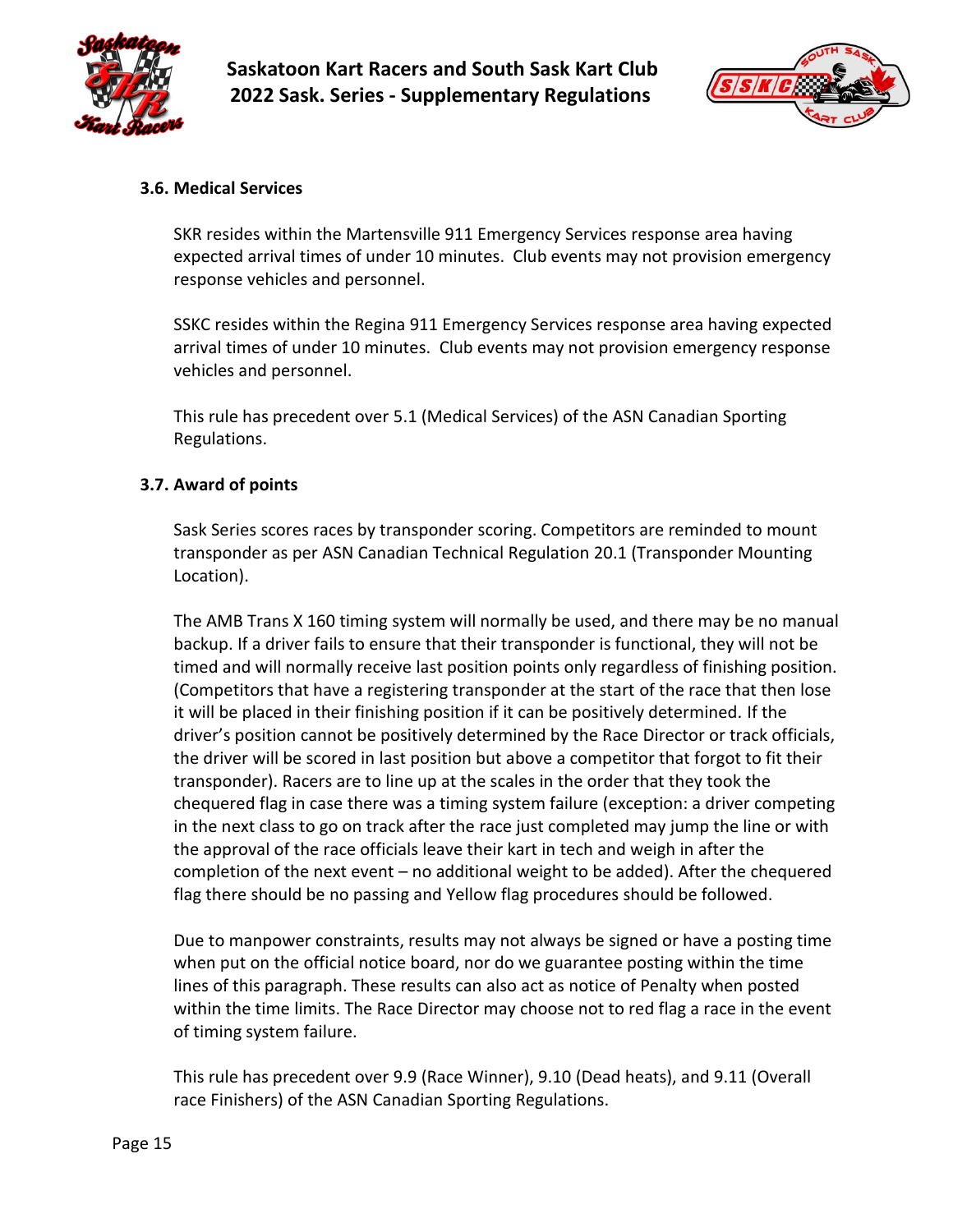



#### <span id="page-15-0"></span>**3.8. Use of Weigh Scales**

When not in use, to check classes as they come off the track, the scales will be available to individual competitors throughout the event. Should the original scales fail during the course of an event the Stewards may designate a suitable replacement as the official scales.

During Karting events, after exiting the track, Karts must stop before going on the scale. The engine is to be stopped and they are to be pushed onto the scales. Anyone who drives onto the scales will be subject to a financial penalty. Failure to pay the penalty will result in exclusion from the event.

When not weighing in (after practice sessions, etc.) karts and engines must be stopped before the end of the hot pit area.

Failure to comply may result in financial penalties. Drivers may bring disabled karts to the weigh scales after an event with or without the help of officials – they must not add weight to the kart in the process. Due to Manpower shortages HONESTY weighing may be in force, where each driver's weight is checked by the driver following.

This rule supplements 9.13 (Weighing Scales) of the ASN Canadian Sporting Regulations.

#### <span id="page-15-1"></span>**3.9. Engine Warm-up**

Prior to the start of qualifying, engines may be warmed at the back of the gridding area, but only with the Kart securely contained and/or with the rear wheels off the ground. All necessary precautions must be taken to ensure that a kart cannot accidentally or otherwise move under its own power.

For the safety of the General Public, and other members, karts MUST NOT be warmed up whilst being pushed on a kart stand to the Pre-grid.

This rule has precedent over 13.3 (Quiet Rule – Running of Engines Prohibition) of the ASN Canadian Sporting Regulations.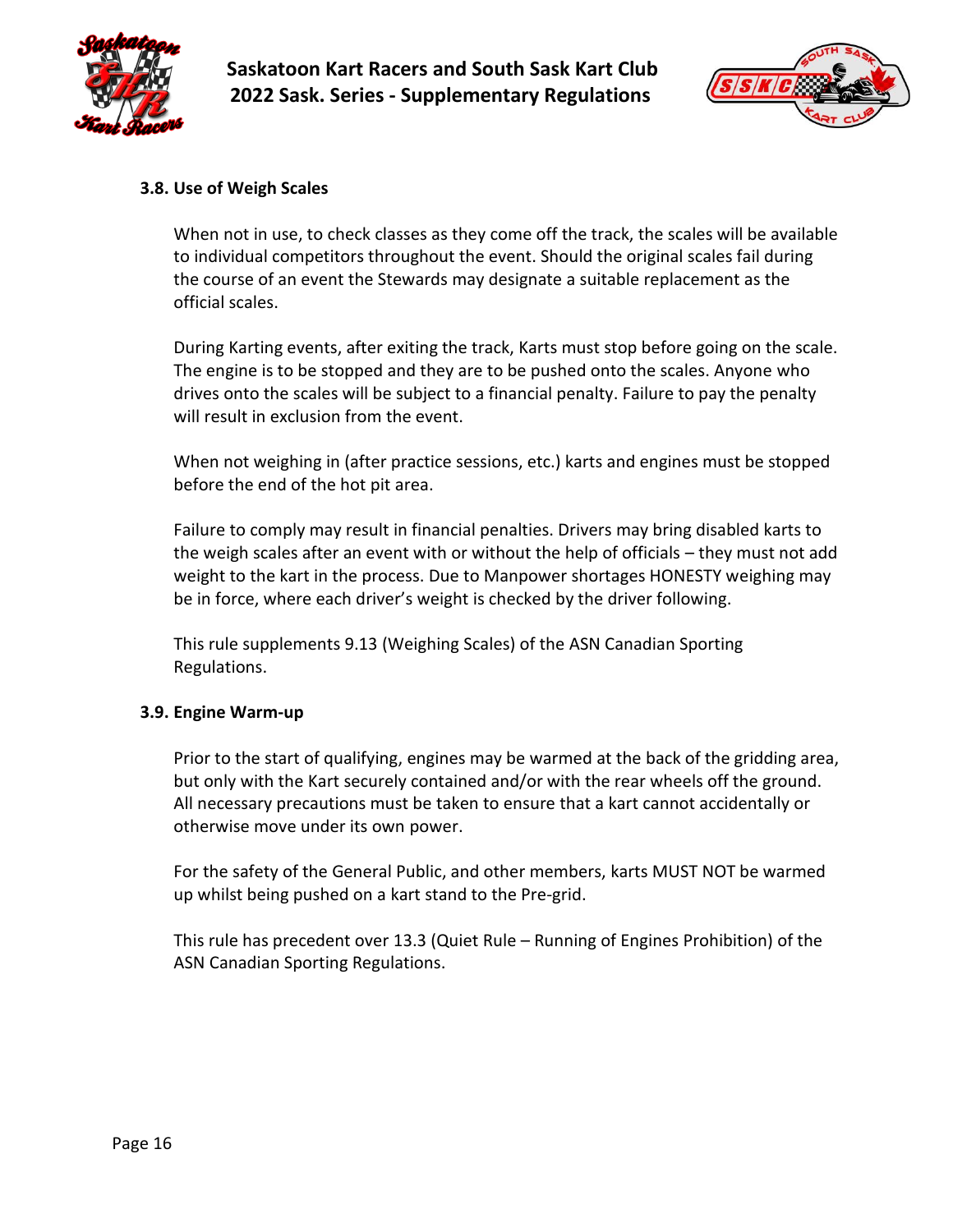



## <span id="page-16-0"></span>**3.10. Engine Technical Confidence Start-up**

## **SKR**

If a technical confidence run is required after maintenance, the Kart is to be placed in the back of the gridding area where it may be started. Once the motor fires up, it may be checked briefly then switched off.

Local municipal rules are in effect. There is to be no running of engines prior to 9:00 am or after 9:00 pm.

## **SSKC**

Quiet pit regulations are in force all day. If a technical confidence run is required after maintenance, the Kart is to be placed in the back of the gridding area where it may be started. Once the motor fires up, it may be checked briefly then switched off.

This rule supplements 13.3 (Quiet Rule – Running of Engines Prohibition) of the ASN Canadian Sporting Regulations.

## <span id="page-16-1"></span>**3.11. Pre-Grid Engine Startup**

#### **SKR**

Engines may be started on the pre-grid when the checkered flag flies for the previous class (still on the track) or at the direction of an official.

## **SSKC**

Engines may be started on the pre-grid when the checkered flag flies for the previous class (still on the track) or at the direction of an official.

This rule supplements 13.3 (Quiet Rule – Running of Engines Prohibition) of the ASN Canadian Sporting Regulations.

## <span id="page-16-2"></span>**3.12. Cold Pit Lane**

No work is permitted to be done to a kart in the pit lane area. There is to be **NO HOT PIT LANE** at any time including practice, qualifying, racing and testing events. Once a kart comes off the racing track and into the pits, it cannot re-enter the same session.

This rule has precedent over 13.6 (Refueling), 13.7 (Devices in the Pre-Grid, Grid and Pit Lane) and 13.11 (Pre-Grid, Grid Area, Hot Pits) of the ASN Canadian Sporting Regulations.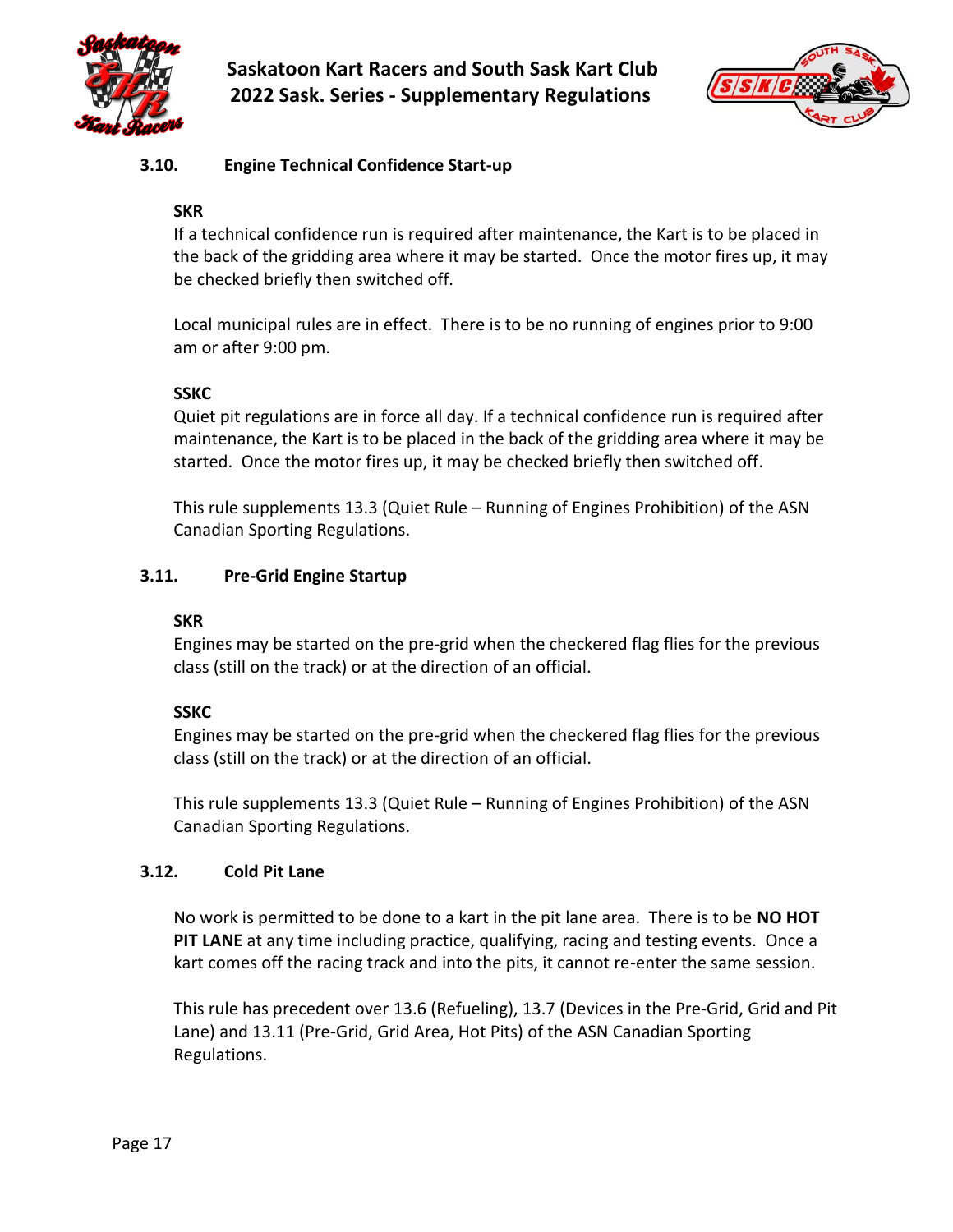



#### <span id="page-17-0"></span>**4. Supplementary Rules to the 2022 ASN Technical Regulations**

#### <span id="page-17-1"></span>**4.1. Pre-Race Technical Inspections**

Pre-Race Technical Inspection will be by rule 4 (Pre-Race Technical Inspection) of the ASN Canadian Technical Regulations.

The series may choose whether or not to conduct pre-race technical inspections, issue tech stickers or to rely on the registration process and scoring to ensure compliance with equipment safety.

Registration will keep charge of any hard copy Pre-Technical Inspection Self Declaration Form if used and make it available to the Technical Delegate / Inspectors as necessary. In addition, random Pre and Post Race Technical Inspections will be routinely performed by officials on classes throughout the season.

The Pre-Technical Inspection, as described may not be enforced in its entirety due to manpower restrictions. This does not permit the entrant to use extra engines, chassis or tires beyond those specified.

Rule 4.2 (Technical Inspection Stickers) may not be enforced.

This rule has precedent over 4 (Pre-Race Technical Inspection of the ASN Canadian Technical Regulations.

#### <span id="page-17-2"></span>**4.2. Technical Marking Protocol**

**Rule 5** (Technical Marking Protocol) in its entirety may not be applied or it may be modified due to manpower restrictions.

Sealing and marking of engines may not be enforced due to manpower restrictions. This does not permit changes or adjustments to the engines which would otherwise be sealed without approval from the technical delegate.

There will be no penalties applied according to this rule unless the series is enforcing paint marking rules and it has been specifically mentioned at the driver's meeting.

This rule has precedent over 5 (Technical Marking Protocol) and 6 (Post-Race Technical Inspection) of the ASN Canadian Technical Regulations.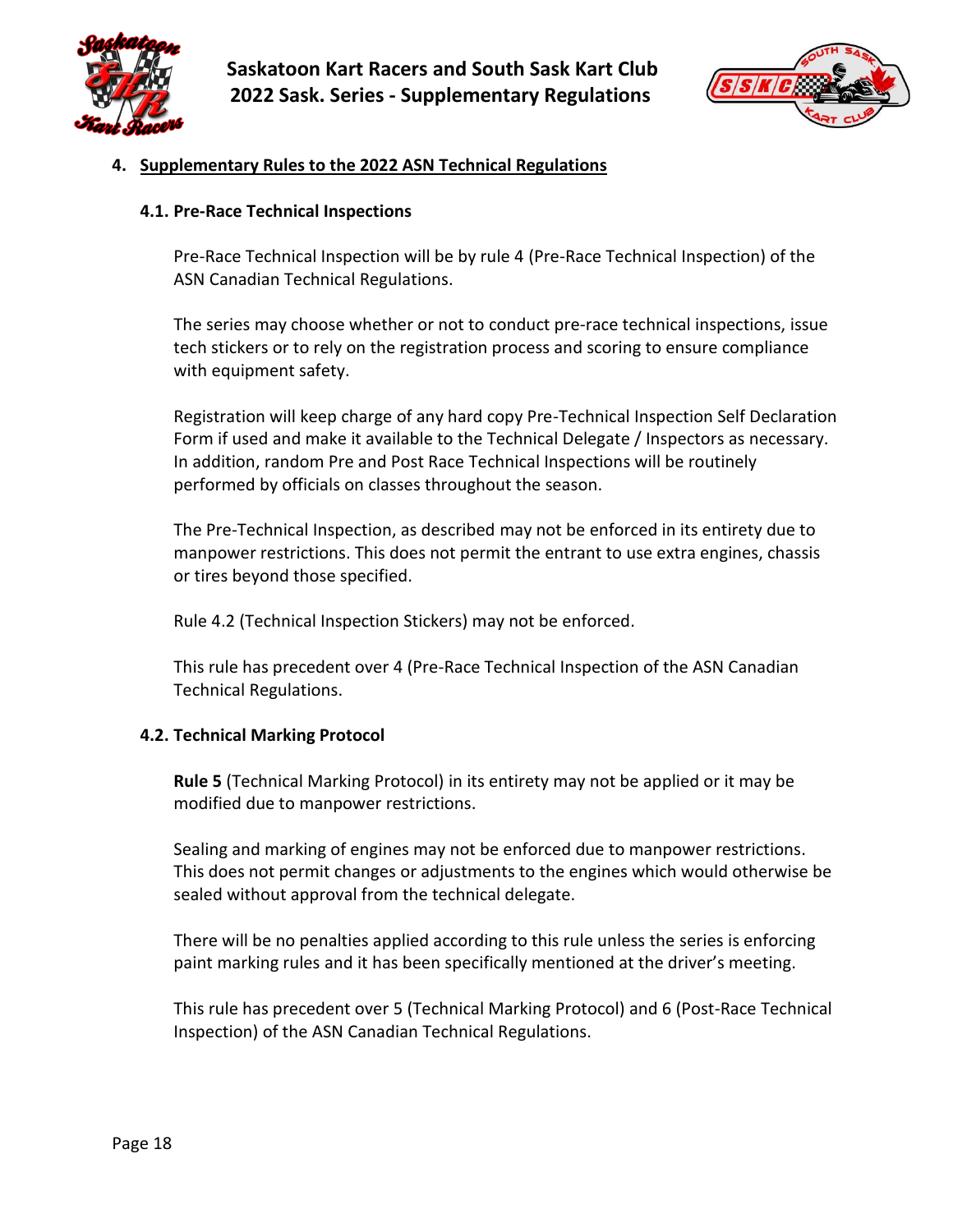



#### <span id="page-18-0"></span>**4.3. Cadet and Novice kart tires**

Where cadet or novice karts are permitted, specifically, Junior 1 Briggs and MicroMAX classes, all karts may use rear wheel/tires that meet the specifications for the front wheels. This applies to both wet and dry tires.

This rule supplements 7(g) (Technical Rules for Wet Racing) of the ASN Canadian Technical Regulations.

This rule provides specifications which apply to 24.1 (Tire Specifications) of the ASN Canadian Technical Regulations.

#### <span id="page-18-1"></span>**4.4. Sharing of Equipment**

Entrants may share equipment as necessary to promote competition at the club level.

#### <span id="page-18-2"></span>**4.5. Overall width for four cycle Senior and Masters classes**

Maximum overall width for 4 Cycle Senior classes shall be 140cm.

This rule has precedent over 8.4 (Overall Measurements) of the ASN Canadian Technical Regulations.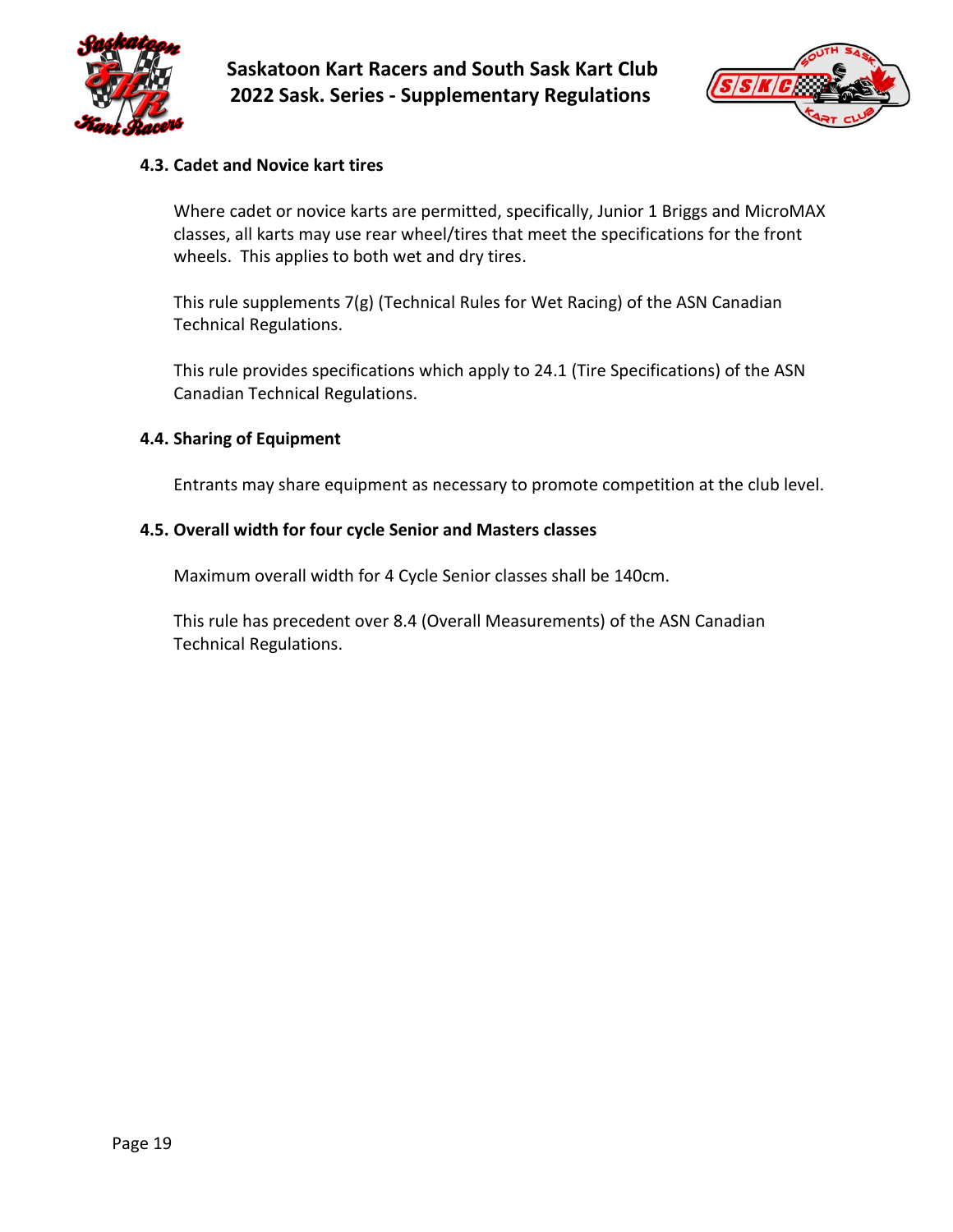



#### <span id="page-19-0"></span>**4.6. Competition Numbers and Number Panels**

Each kart in a given class must have a unique Two-digit number. The appropriate third prefix digit to identify National Classes may be present on the number panel BUT the final TWO digits must be unique. The SSKC timing system and scoreboard use a twodigit system to identify karts to officials and spectators. Competitors are responsible for selecting and registering acceptable non-conflicting numbers by researching numbers used in recent years on mylaps.com (accessed through www.saskkartclub.com) in their class and registering to use a vacant number on motorsportreg.com. Returning club members have "rights" to their past number but these become vacant after the first race of a new season where they did not use their number in the previous year. Help selecting a number is available from the class rep and in their absence, the timing officials.

If a three-digit number is displayed on a kart the first digit must correspond to the National class structure AND THE LAST TWO DIGITS MUST BE UNIQUE WITHIN THE CLASS.

This rule has precedent over 15 (Competition Numbers and Number Panels) of the ASN Canadian Technical Regulations.

This rule is to be identical to the Sask Series Supplementary Rule 3.3.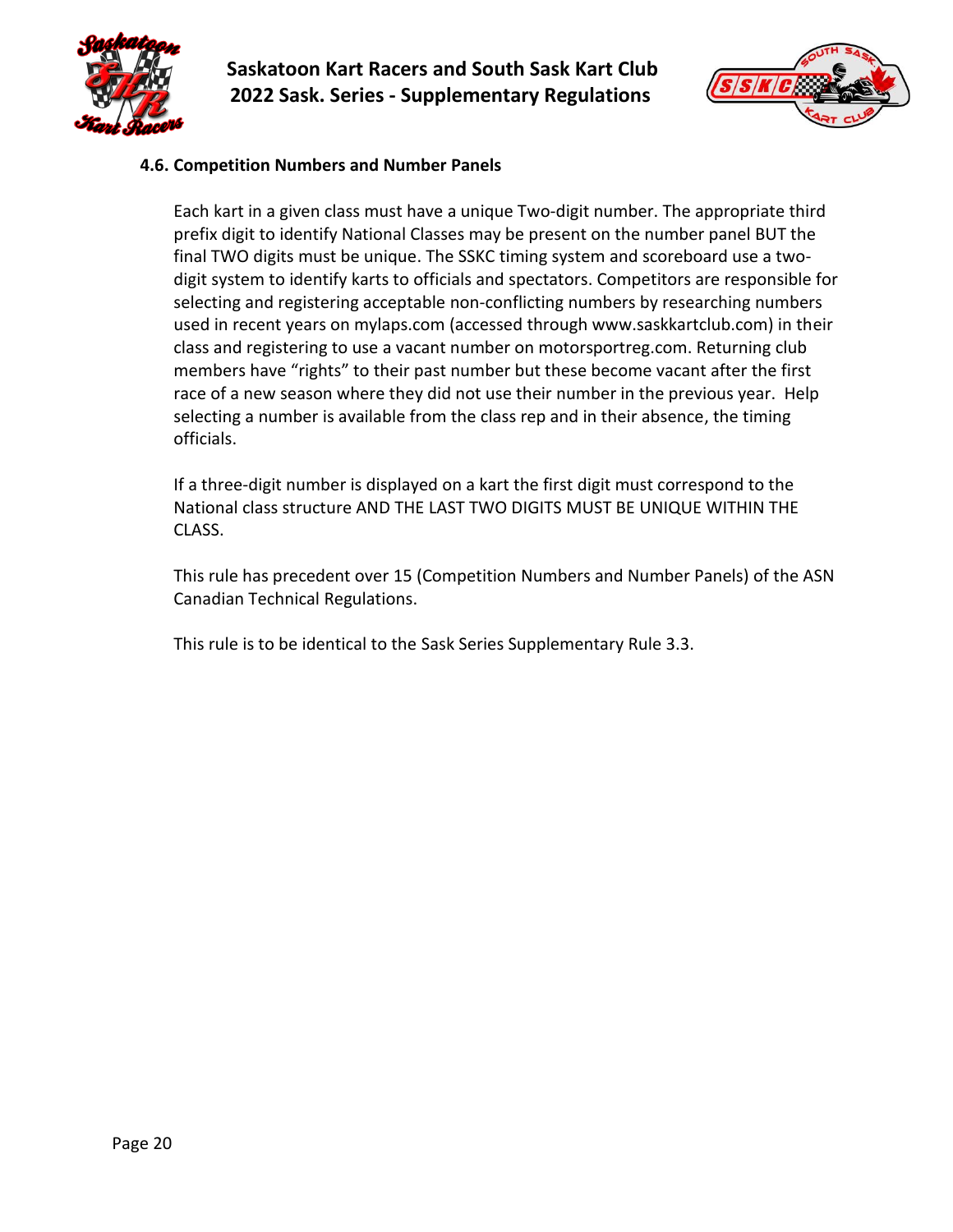



## <span id="page-20-0"></span>**4.7. Tire Specifications**

#### **SKR**

The specified tires for all Briggs classes, MicroMAX, MiniMax and JuniorMAX are Vega Green or the MoJo D2

The specified tire for all SeniorMAX and DD2MAX classes are Vega Blue or the MoJo D5.

#### **SSKC**

The specified tires for all Briggs classes, MicroMAX, MiniMax and JuniorMAX are Vega Green or the MoJo D2

The specified tire for all SeniorMAX and DD2MAX classes are Vega Blue or the MoJo D5.

SSKC Club points will only be awarded to SSKC members having MoJo tires for this event.

This rule supplements 24.1 (Tire Specifications) of the ASN Canadian Technical Regulations.

Supplemental Rule 4.3 (Cadet and Novice Tires) specifies exceptions for the use of front and rear tires.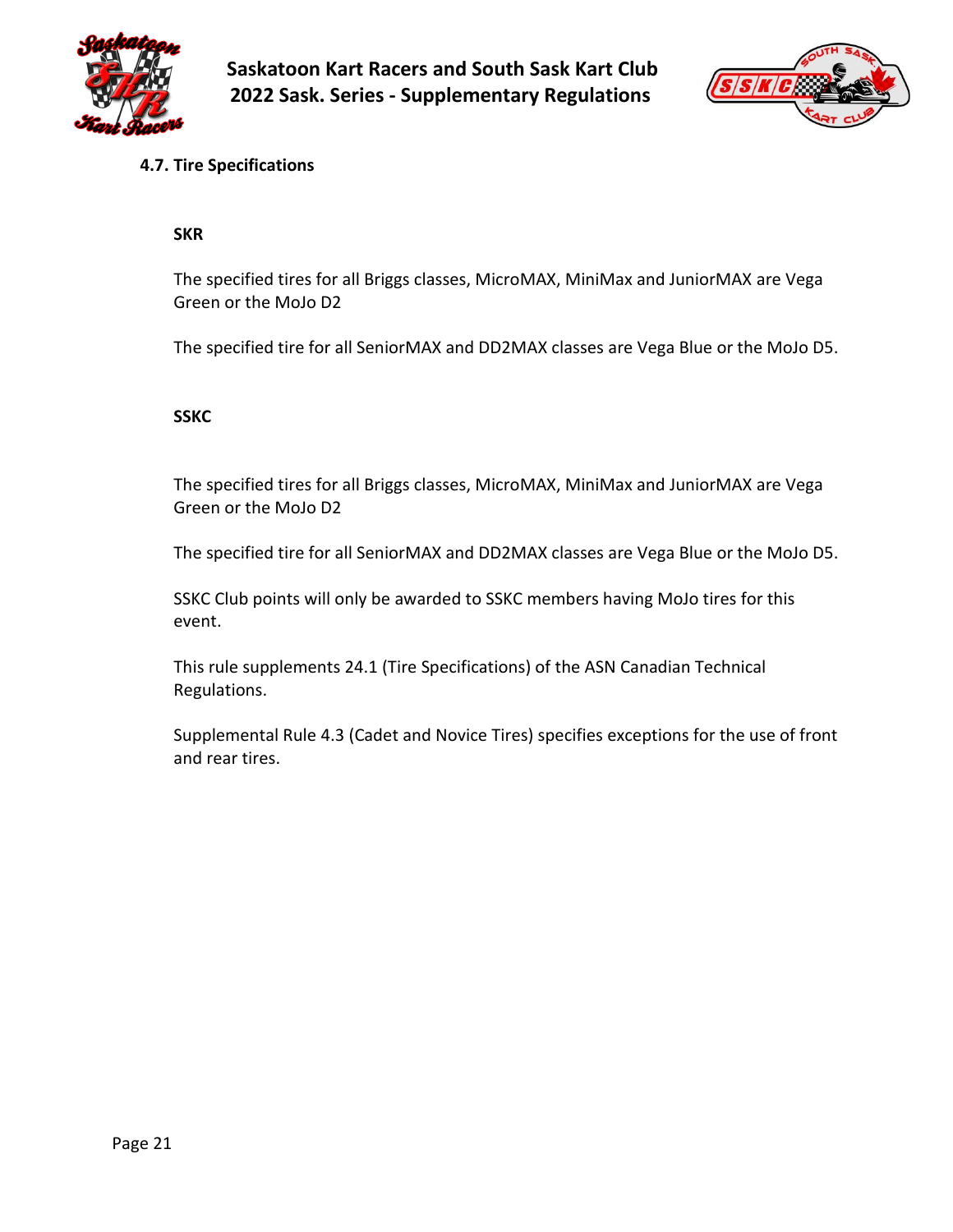



## <span id="page-21-0"></span>**4.8. Fuel Requirements**

#### **SKR**

Premium fuel at the highest even numbered pump at the Martensville CO-OP gas station.

#### **SSKC**

The specified GAS STATION for all classes is any CO-OP gas station located within the Province of Saskatchewan.

#### **Note**

Generally, fuel pumps have one common hose for all grades of fuel – be sure to flush the hose out with the correct grade before drawing your fuel. It is understood that all pumps draw from the same underground holding tank. All classes are to use Premium grade fuel drawn in from the source above.

"Old" fuel bought for previous weeks racing may not pass the fuel test and if it fails may be considered illegal fuel and the competitor would be subject to exclusion. Specified fuel samples, used to zero the meter, will be taken the day before or more usually the morning of the race.

The fuel must register  $+/-$  10 points on the Digatron DT-15 fuel tester after that meter has been zeroed on gas as mixed with the specified oil(s) if required by class regulations.

Competitor's fuel samples may be taken from the kart's gas tank and/or fuel line to the carburetor or carburetor bowl.

This rule supplements 32 (Two Cycle Fuel and Oil Requirements) and 33 (Four Cycle Fuel Requirements – Gasoline to be used) of ASN Canadian Technical Regulations.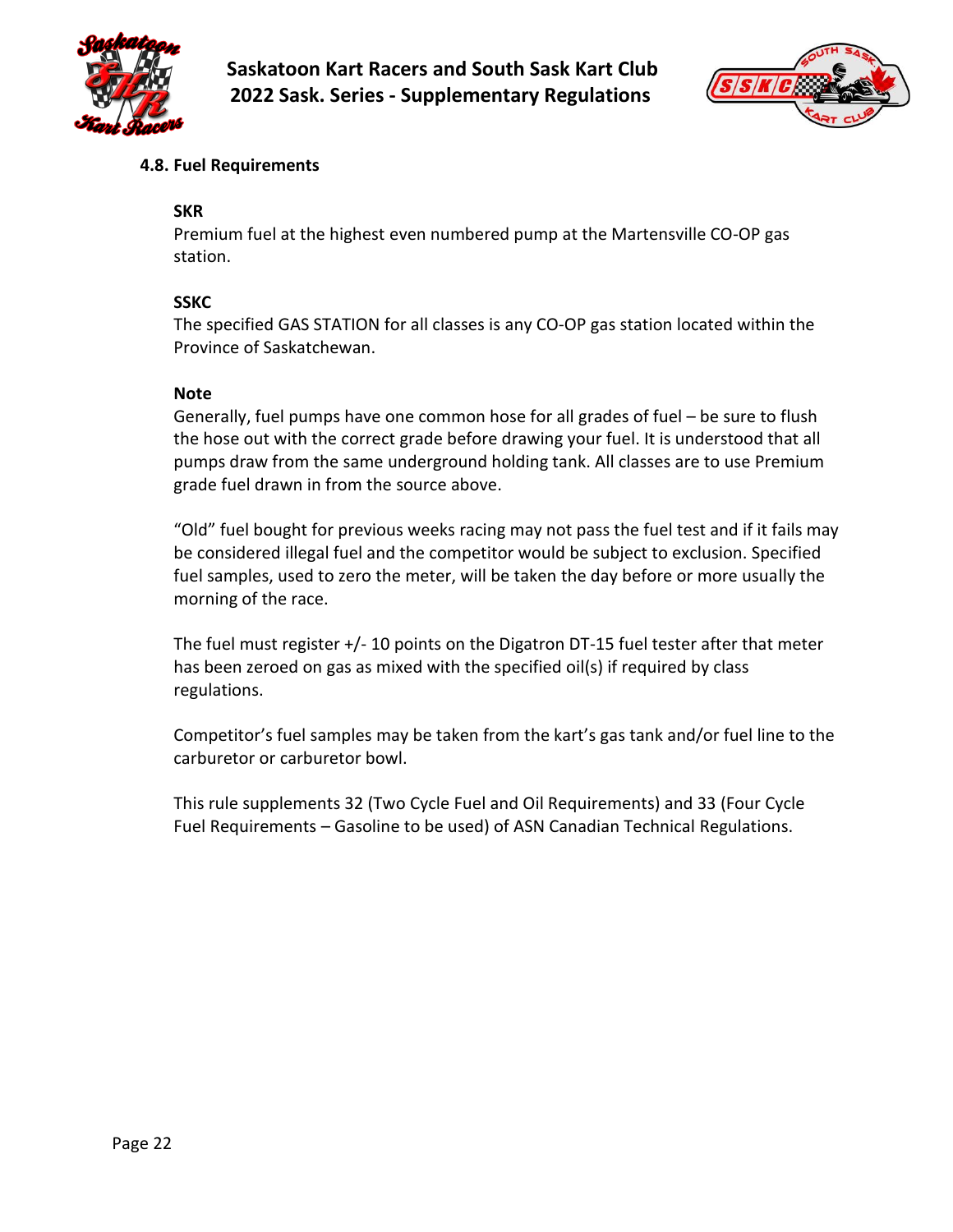



# <span id="page-22-0"></span>**5. Specific Sereis Class Rules - Rotax**

#### <span id="page-22-1"></span>**5.1. Rotax MicroMAX**

| Category                  | <b>Specification</b>                   |
|---------------------------|----------------------------------------|
| Engine                    | As per RMC rule set                    |
| Carburetor                | As per RMC rule set                    |
| Gearing                   | As per RMC rule set (14 front/73 rear) |
| Air box                   | Newer style                            |
| Clutch Bearing and O-ring | Required as per 2011 specifications    |
| <b>Spark Plugs</b>        | NGK GRD1, GR8DI, GR9DI, BR9EIX,        |
|                           | BR10EIX                                |
|                           | DENSO Iridium IW24, IW27, IW29,        |
|                           | IW31, IW34                             |

#### <span id="page-22-2"></span>**5.2. Rotax MiniMAX**

| Category                  | <b>Specification</b>                |
|---------------------------|-------------------------------------|
| Engine                    | As per RMC rule set                 |
| Carburetor                | As per RMC rule set                 |
| Gearing                   | Open                                |
| Air box                   | Newer style                         |
| Clutch Bearing and O-ring | Required as per 2011 specifications |
| <b>Fuel Filter</b>        | Rotax OEM inline or none            |
| <b>Spark Plugs</b>        | NGK GRD1, GR8DI, GR9DI, BR9EIX,     |
|                           | BR10EIX                             |
|                           | DENSO Iridium IW24, IW27, IW29,     |
|                           | IW31, IW34                          |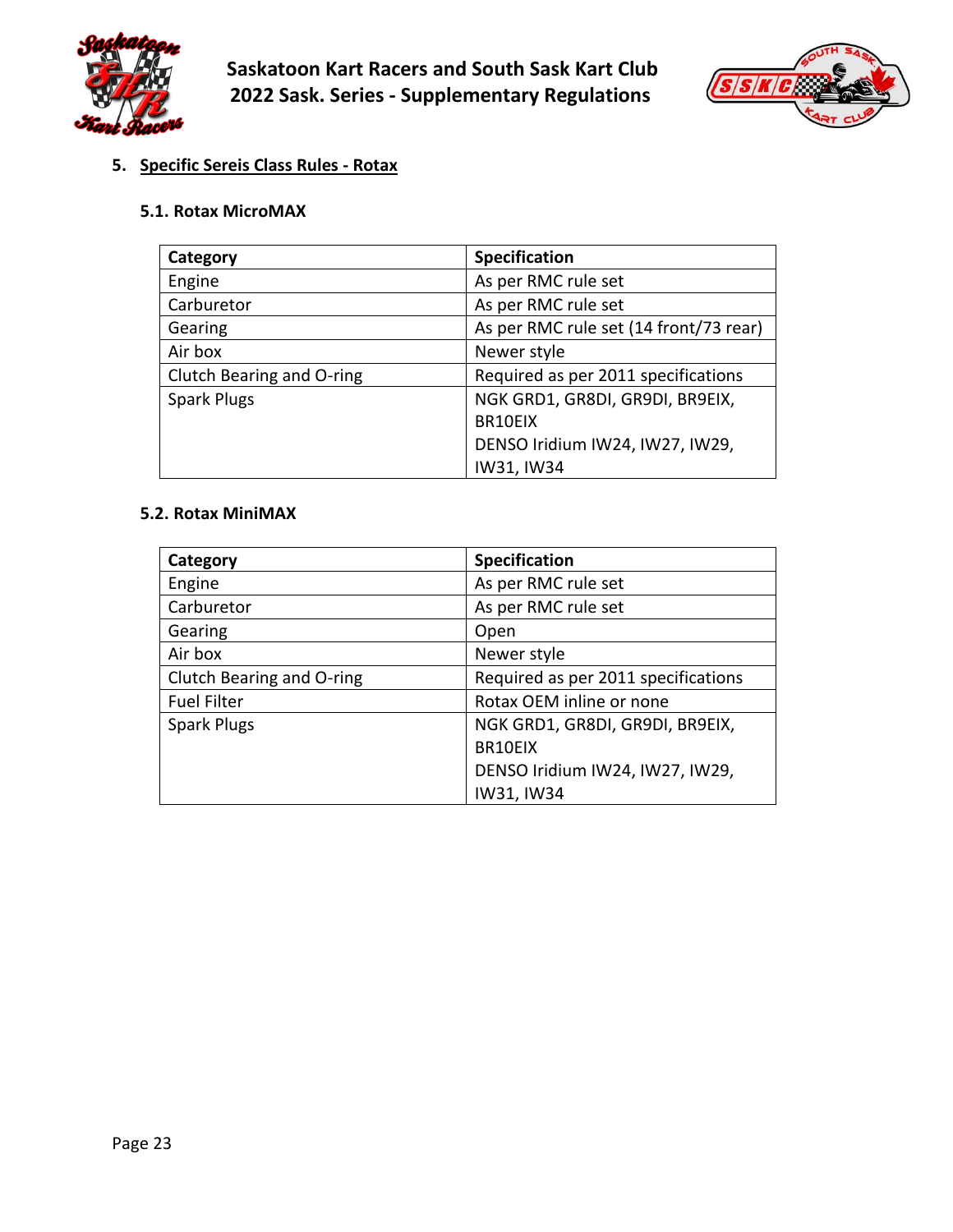



<span id="page-23-0"></span>**5.3. Rotax JuniorMAX**

| Category                  | <b>Specification</b>                    |
|---------------------------|-----------------------------------------|
| Engine                    | As per RMC rule set                     |
| Carburetor                | As per RMC rule set                     |
| Gearing                   | Open                                    |
| Air box                   | New Style. Old style air box is         |
|                           | permitted on engines without EVO        |
|                           | upgrades only (if there are any EVO     |
|                           | components, this air box is not         |
|                           | permitted).                             |
| Clutch Bearing and O-ring | Old style clutch is permitted on legacy |
|                           | engines (non-EVO engines shipped        |
|                           | with old clutch). 2011 clutch bearing   |
|                           | and O-ring required                     |
| <b>Fuel Filter</b>        | Rotax OEM inline or none                |
| <b>Spark Plugs</b>        | NGK GRD1, GR8DI, GR9DI, BR9EIX,         |
|                           | BR10EIX                                 |
|                           | DENSO Iridium IW24, IW27, IW29,         |
|                           | IW31, IW34                              |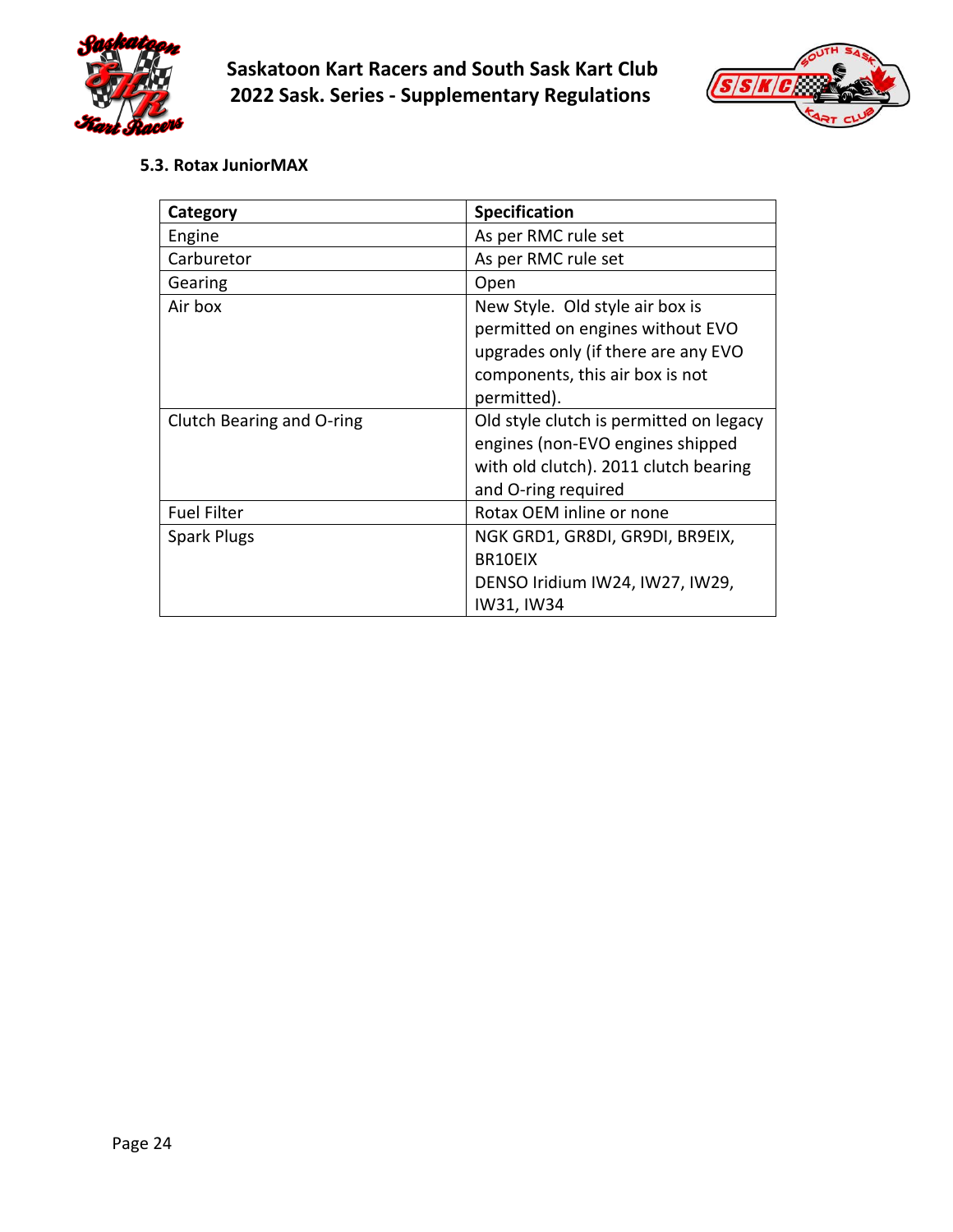



<span id="page-24-0"></span>**5.4. Rotax SeniorMAX**

| Category                  | <b>Specification</b>                    |
|---------------------------|-----------------------------------------|
| Engine                    | As per RMC rule set                     |
| Carburetor                | Carburetion exception: for Non-EVO      |
|                           | engines the original 12.5 carburetor    |
|                           | may be used with only the 30/30         |
|                           | pilots and 5.2 floats along with either |
|                           | K27 or K98 needle. No EVO               |
|                           | components may be used with this        |
|                           | combination.                            |
| Gearing                   | Open                                    |
| Air box                   | New Style. Old style air box is         |
|                           | permitted on engines without EVO        |
|                           | upgrades only (if there are any EVO     |
|                           | components, this air box is not         |
|                           | permitted).                             |
| Clutch Bearing and O-ring | Old style clutch is permitted on legacy |
|                           | engines (non-EVO engines shipped        |
|                           | with old clutch). 2011 clutch bearing   |
|                           | and O-ring required                     |
| <b>Fuel Filter</b>        | Rotax OEM inline or none                |
| <b>Spark Plugs</b>        | NGK GRD1, GR8DI, GR9DI, BR9EIX,         |
|                           | BR10EIX                                 |
|                           | DENSO Iridium IW24, IW27, IW29,         |
|                           | IW31, IW34                              |